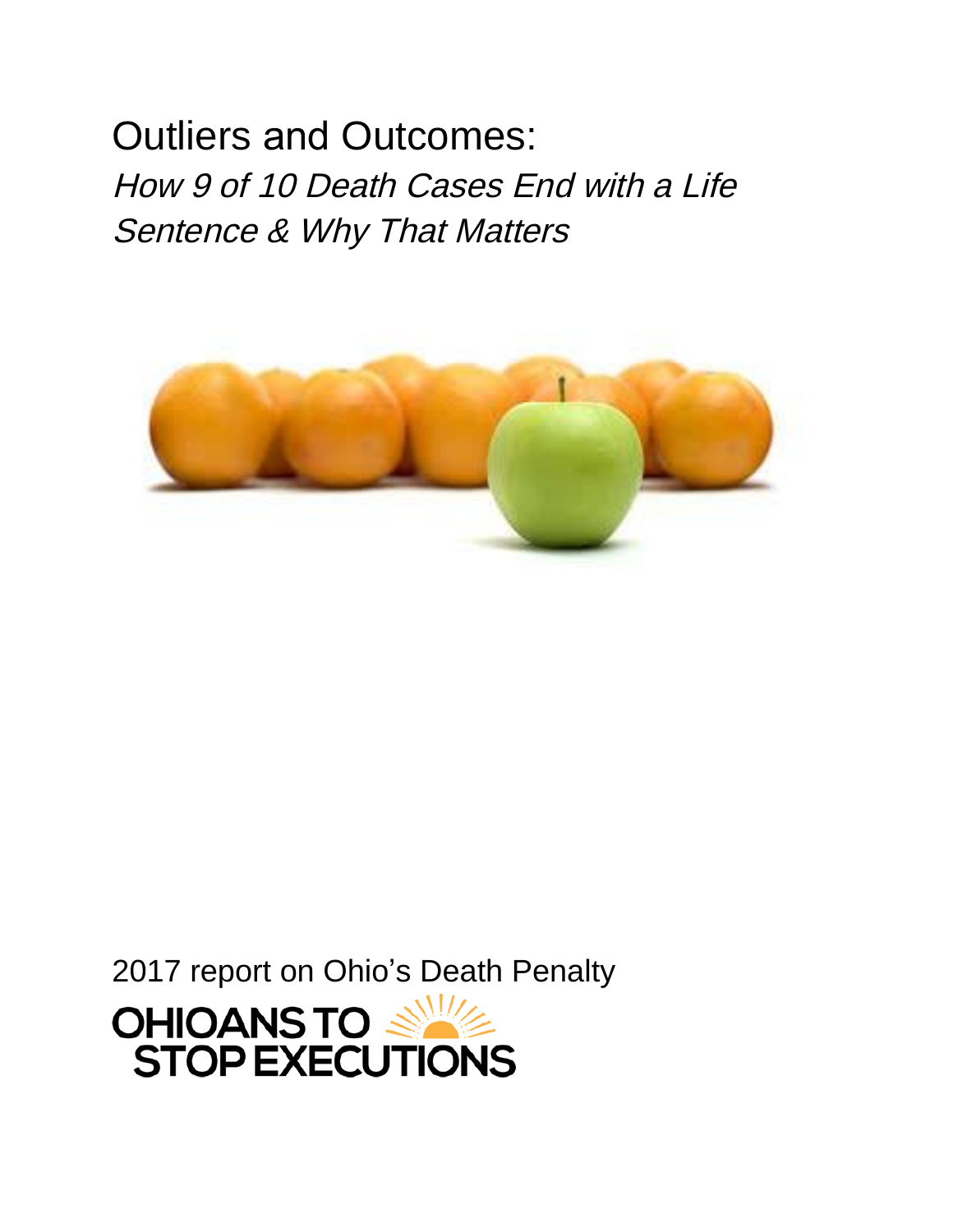# **Table of Contents**

| Introduction 2                                      |
|-----------------------------------------------------|
|                                                     |
|                                                     |
|                                                     |
|                                                     |
|                                                     |
|                                                     |
| Current Death Row Prisoners, Executions by County17 |
| Montgomery County: An Emerging High-Use County17    |
|                                                     |

**Copyright © 2018 Ohioans to Stop Executions. All Rights Reserved.**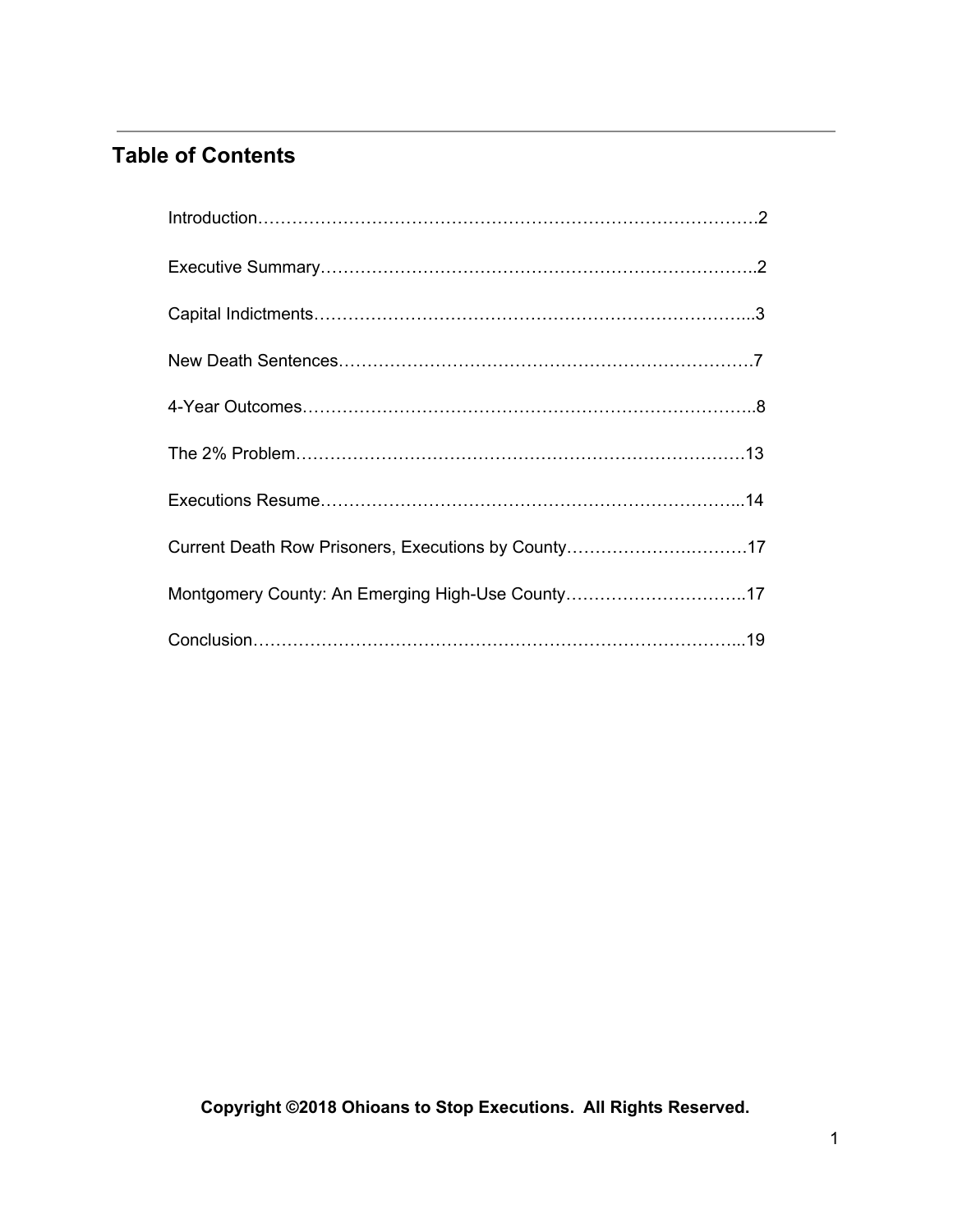### **Introduction**

Ohioans to Stop Executions (OTSE) releases, "Outliers and Outcomes: How 9 of 10 Death Cases End with Life Sentences & Why That Matters," a report on the status of the death penalty in 2017.

The purpose of the report is to provide information and analysis to the media, members of the general public, legislators and state leaders.

Perspectives presented here are those of OTSE unless otherwise explicitly stated. All research done in this report has been performed and compiled by OTSE. This report was developed using information available from the following sources: The Office of the Ohio Attorney General, the Ohio Supreme Court, the Supreme Court Joint Death Penalty Task Force on the Administration of Ohio's Death Penalty, the Ohio Department of Rehabilitation and Correction, the Office of the Ohio Public Defender, the Death Penalty Information Center, and reports by the news media.

## **Executive Summary**

The death penalty system in Ohio continues to be relegated to a small number of outlier counties, to be isolated in its imposition and fundamentally driven by a tiny fraction of county prosecutors.

Capital indictments in 2017 remained at near-historic lows and only one new death sentence occurred. Ohio's pattern of having a few high-use death penalty counties predictably continued in 2017 with the majority of new indictments concentrated in just five counties.

For the fourth consecutive year Ohio failed to address reforms to improve the fairness and accuracy of the death penalty system suggested by a joint task force of Ohio Supreme Court and Ohio State Bar Association. The Ohio courts had fully implemented rule and procedural changes noted in the joint report issued by the Supreme Court and State Bar Association. But remarkably, the general assembly again failed to act on reforms that would address bias, wrongful convictions, standard crime lab accreditation and disparate charging decisions by prosecutors.

As death cases have slowly concluded over the past four years, outcomes are showing Ohio juries seldom issue death sentences. Of the completed capital cases from 2014-2017, *nine of ten cases result in a sentence other than death.*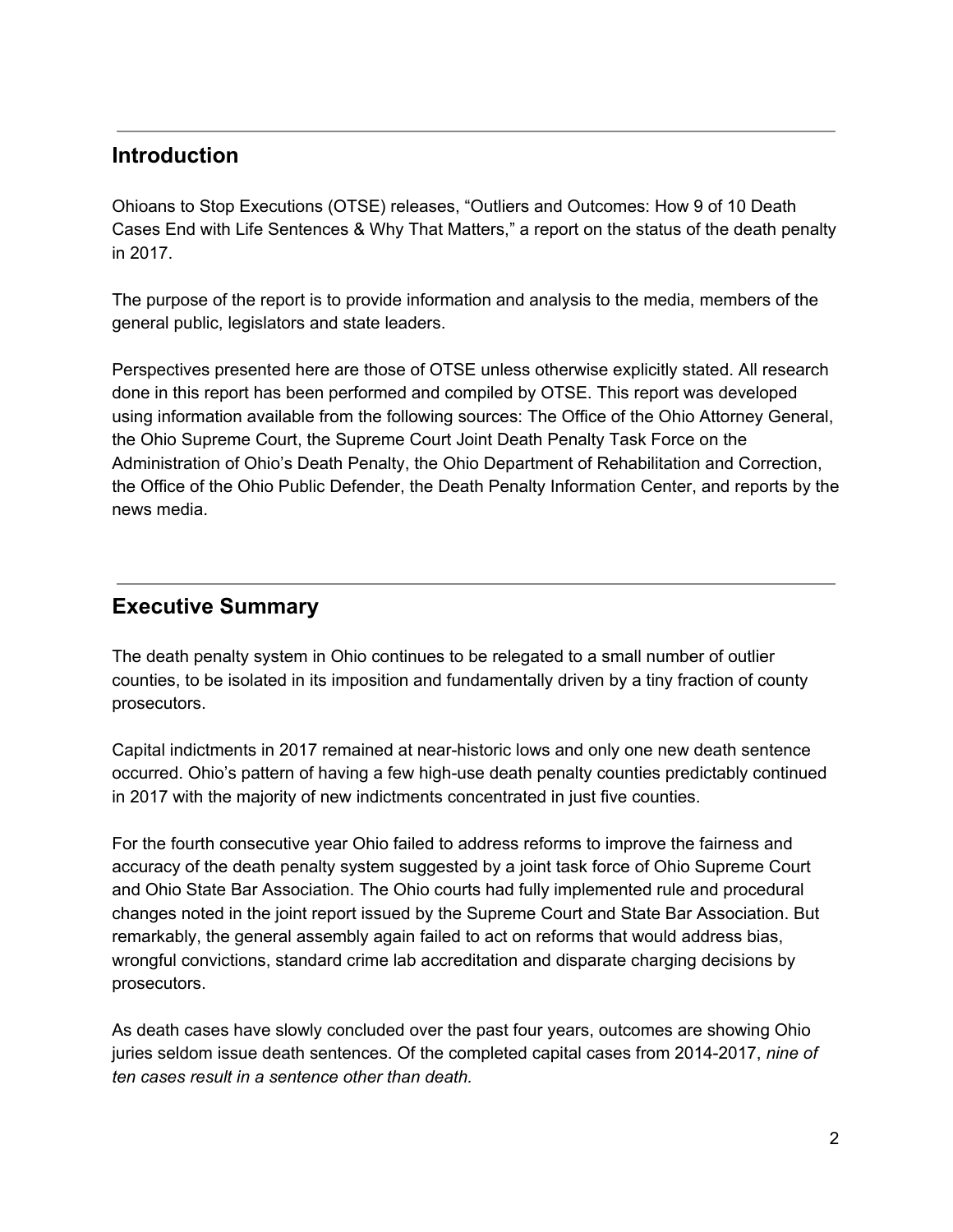Ohio resumed executions in July after a near-four year hiatus while litigation and execution drug shortages forced a stoppage. Ohio carried out two executions in 2017 and planned for a third, however Ohio was not able to complete the execution of a Franklin county prisoner due to intravenous access problems. Alva Campbell became the second condemned Ohio prisoner since 2009 whose execution began without successful completion. The failed execution attempt of Campbell garnered national and international attention. Much of the attention was critical of carrying out an execution on a prisoner with multiple well-documented terminal illnesses.

When Ohio resumed executions it set forth a six-year prospective execution schedule. Ohio had 28 executions slated into 2023. In a relatively short period of time, Ohio is planning to execute more individuals than 22 other states and the US Government have individually done since 1976. By this metric, Ohio has become *the outlier* death penalty jurisdiction of the country.

### **Capital Indictments**

In 2017 Ohio prosecutors sought the death penalty in 29 cases against 27 individuals.<sup>1</sup> As in prior years, Ohio's high-use death penalty counties<sup>2</sup> account for more than half of all 2017 capital indictments at 16 (55.2%). The balance of the indictments, 13, come from eight other counties.



Capital indictments continue to be near historic lows since Ohio brought the death penalty law back in 1981. Compared to its high water mark of 171 in 1984, Ohio's capital indictments in 2017 represent a decrease of 83%.

### *High-use Counties*

**Cuyahoga County** initiated seven new death penalty cases in 2017. The county

has not sought as many death sentences since 2012 under prosecutor William D. Mason. The likely cause of Cuyahoga County returning to seeking the death penalty more often is the

 $1$  Cuyahoga County and Ashtabula County filed 2 capital indictments against Joseph McAlpin and John Bovein 2017.

<sup>&</sup>lt;sup>2</sup> Cuyahoga, Franklin, Hamilton, Montgomery, Summit and Trumbull Counties.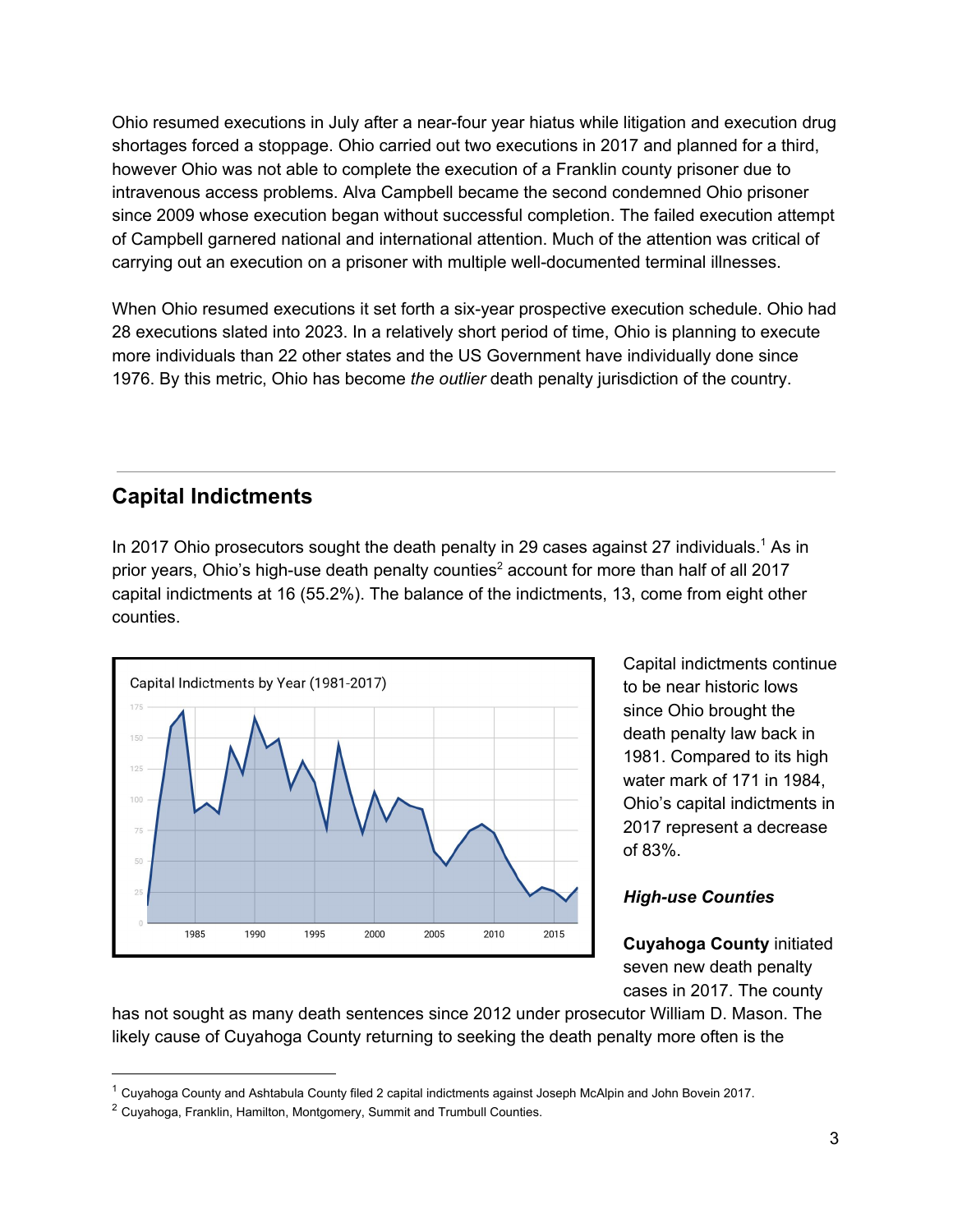election of a new prosecutor, Michael O'Malley. Former prosecutor Timothy McGinty, who pledged to voters to be much more careful determining which cases were appropriate for the death penalty given the county's history of misusing the death penalty system to induce plea deals, was not re-elected. Instead, Mr. O'Malley, a high-ranking deputy in former prosecutor Mason's administration, won the prosecutor's job in November 2016. Mr. O'Malley's election may signal a return to higher numbers of capital indictments coming out of Cuyahoga County, as were common under prosecutor William D. Mason.

**Franklin County** filed two new death penalty cases last year. Brian Golsby was indicted for the murder of Ohio State student Reagan Tokes. The Franklin county jury returned a guilty verdict against Golsby but chose to sentence him to life without parole in March 2018. Michael Slager was indicted for the murder of Julie Milanowski in October 2017. Ms. Milanowski initially survived the 2015 attack but ultimately succumbed to her burn injuries. Slager was charged and sentenced to 11 years for his crimes against Milanowski, however, prosecutors sought the death penalty after she died. The case against Slager was pending at the end of 2017. Media reports noted the uniqueness of this death penalty case in that Ms. Milanowski testified in the first case against Slager before she died.

**Hamilton County** prosecutors sought the death penalty in two new cases in 2017. Margaret Kinney and Michael Stumph were charged in the aggravated murder of an 89-year old Northside man. Kinney was sentenced to life without parole in March 2018, while Stumph is scheduled for trial in July 2018. $3$ 

**Montgomery County** has initiated two new cases against Robert Ford and Claudena Helton. The last time Montgomery County prosecutors sought more than one new death sentence was in 2013. Robert Ford's case has concluded with a sentence of life without parole. Claudena Helton is facing the death penalty after she allegedly killed two of her children in May. According to police, Helton brought the children out of the home and laid them on the driveway. Helton was naked and told police she needed to save her children from the "evils of the world." The *Dayton Daily News* reported, "At the shooting scene, a neighbor who didn't want to be identified said she saw the mother wandering naked and asked another neighbor to get a sheet to cover her. 'She was just walking around in circles,' said the woman, who has lived in the neighborhood for decades. 'She wouldn't blink. She wasn't violent. She wasn't aggressive. She wasn't anything. She was ... blank."<sup>4</sup>

After not seeking any new death sentences in 2016, **Summit County** filed one new capital indictment in 2017. Stanley Ford faces the death penalty for the arson murders of nine people he allegedly killed by setting fire to two homes. Defense attorneys have raised claims of racial bias. Attorney for Mr. Ford, Don Malarcik, told the court the number of black defendants facing

<sup>3</sup> Grasha, Kevin. *Cincinnati Enquirer,* "Woman sentenced to life without parole in killing of 89-year-old Northside man," March 14, 2018.

<sup>4</sup> Gokavi, Mark and Cornelius Frolik. *Dayton Daily News,* "Dayton chief after 2 kids shot in head: 'This is one of the toughest.'" May 18, 2017.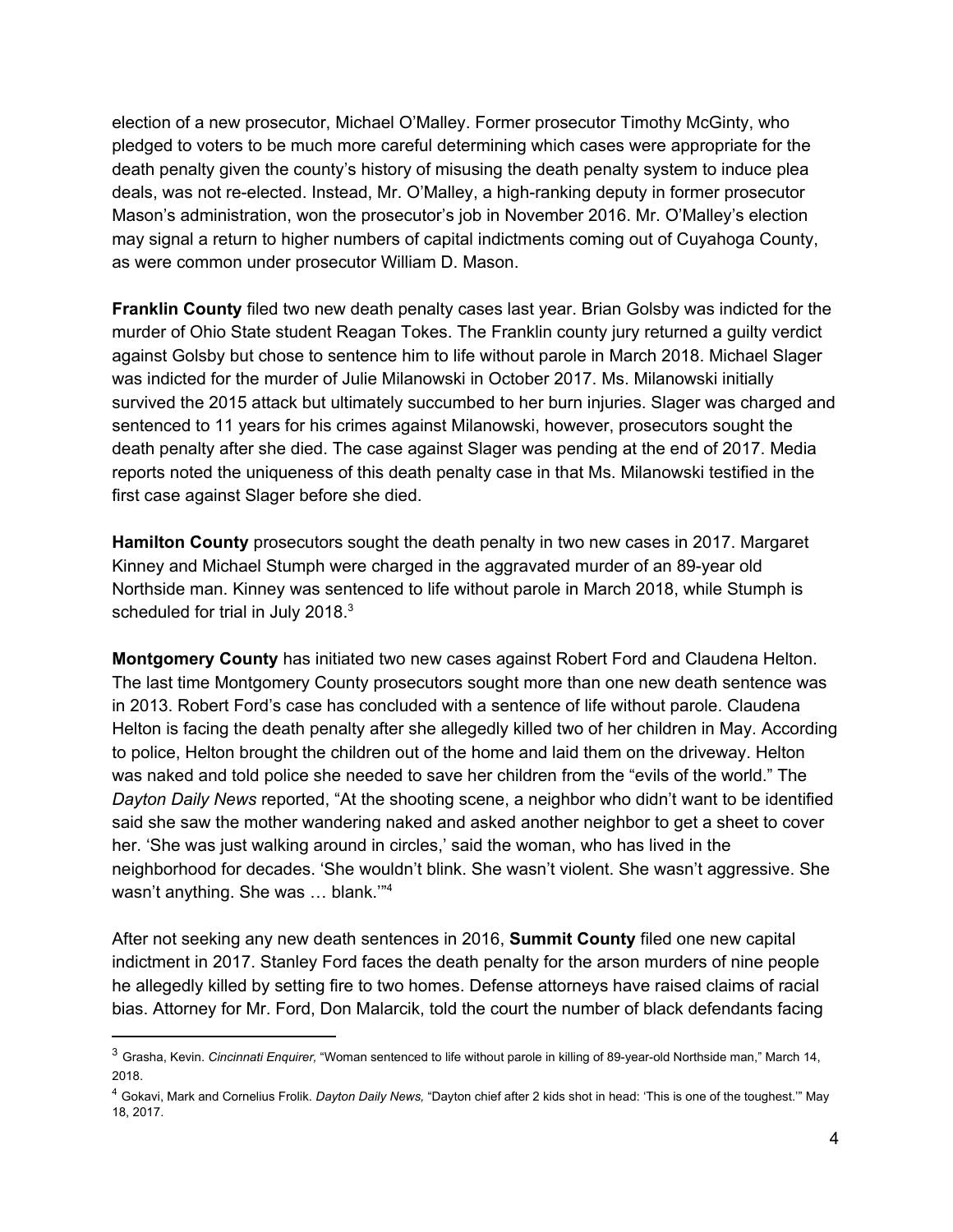the death penalty in Summit County is disproportionate to its population. *The Akron Beacon* Journal reported eight of the last 11 defendants indicted on death penalty charges were black.<sup>5</sup> In response to the claims of racism, the judge hearing the case ordered prosecutors to turn over their emails to defense lawyers in the case.

| <b>High-use Counties</b> | 2017<br><b>indictments</b> | 1981-2017<br><b>indictments</b> | Percentage of all<br><b>indictments</b> |
|--------------------------|----------------------------|---------------------------------|-----------------------------------------|
| Cuyahoga                 | $\overline{7}$             | 1,290                           | 40.4                                    |
| Franklin                 | 2                          | 506                             | 15.8                                    |
| Hamilton                 | 2                          | 182                             | 5.7                                     |
| Montgomery               | 2                          | 106                             | 3.3                                     |
| Summit                   | 1                          | 118                             | 3.7                                     |
| Trumbull                 | 2                          | 65                              | 2.0                                     |
| High-use Totals          | 16                         | 2,267                           | 70.9                                    |
| <b>Low-use Counties</b>  | 2017<br><b>indictments</b> | 1981-2017<br><b>indictments</b> | Percentage of all<br><b>indictments</b> |
| Other counties (82)      | 13                         | 929                             | 29.1                                    |
| <b>STATE TOTALS</b>      | 29                         | 3,196                           | 100                                     |

**Trumbull County** also initiated two new death sentences in 2017. The case against Nasser Hamad has already concluded with a sentence of 36 years in prison with parole eligibility for the murders of two men. The jury in the case rejected the death penalty as punishment. $6$  The other Trumbull County case against Sean Clemens was still pending. Clemens is accused of killing an elderly neighbor. According to reporting by the *Tribune Chronicle*, Clemens confessed to investigators after consuming 10 Xanax bars, a highly addictive drug used to treat anxiety and panic disorders.<sup>7</sup> The trial for Clemens is scheduled to begin October 1, 2018.

### *Low-use Counties*

The eight counties accounting for the minority (44%) of 2017's capital indictments seldom use the death penalty system. **Ashtabula county** filed three indictments against two men, John Bove and Joshua Gurto. The capital indictments against the men are the first issued by an Ashtabula prosecutor since 2014 when county prosecutor Nicholas Iarocci, a Democrat,

<sup>5</sup> Warsmith, Stephanie. *The Akron Beacon Journal,* "Summit judge orders prosecutors to turn over emails in murder case in response to racism claims." October 20, 2017.

<sup>6</sup> Manion, Cristen. *NBC 21 WFMJ*, "Judge sentences convicted murderer Nasser Hamad to 36 years in prison." November 16, 2017.

<sup>7</sup> Vogrin, Guy. *Tribune Chronicle,* "Attorneys want murder confession tossed," December 22, 2017.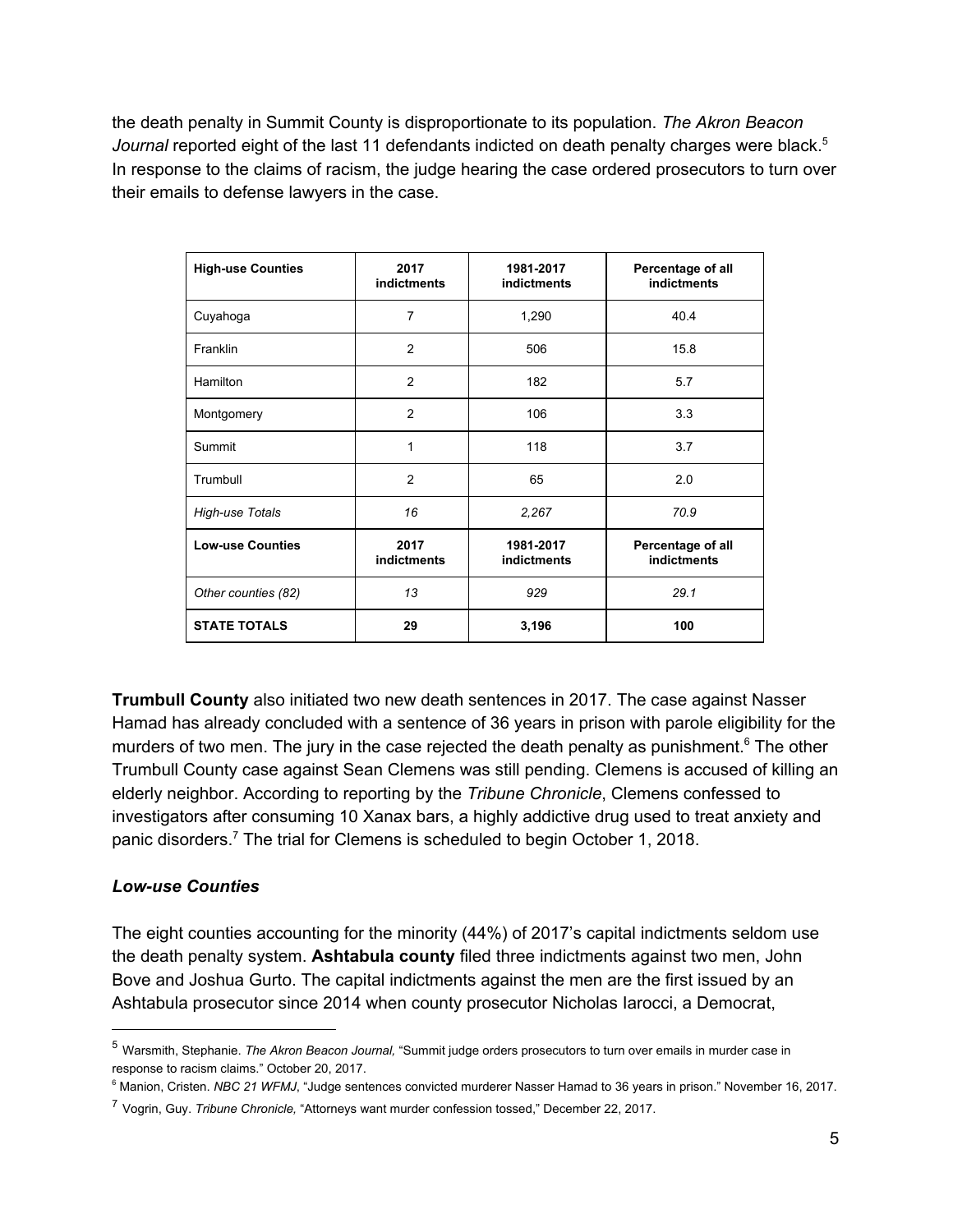charged four individuals with death penalty cases--all resulting in life sentences. Ashtabula County required the financial and personnel support of the Ohio Attorney General's capital crimes division to prosecute three of the four death penalty cases in 2014. $8$  One case resulted in a plea deal for Joshua Million prior to trial. "The plea agreement was the idea of the family of the victim, Melanie 'Lanie' Powell, Ashtabula County Prosecutor Nicholas Iarocci said during the hearing. The prompt and quick resolution (of the case) emanated from the family's need for closure,' he said." 9

In the case against John Bove, "The grand jury indicted Bove on a death penalty specification for the aggravated murder charge at [Ashtabula County Prosecutor Nicholas] Iarocci's request."  $10$  Mr. Iarocci has requested the death penalty now a total of 7 times for 6 defendants in his first term as prosecutor, though none of the cases has resulted in a death sentence. Going back the previous decade before Iarocci was appointed prosecutor, 2004-2013, Ashtabula filed a total of one death penalty case.

**Clermont County** filed one capital indictment in 2017 against Steven Mages. Prior to 2017, the county's last death penalty case was in 2011. That case resulted in a sentence of life without parole. Since 1981, Clermont prosecutors have sought the death penalty 18 times.

**Greene County** filed two capital indictments against brothers Dustin and Bret Merrick for the murders of two Yellow Springs Village residents. Those trials have yet to conclude. Greene county is one of the lowest use death penalty counties in Ohio. From 1997-2017 Greene County only pursued the death penalty six times including the cases against the Merricks.

#### **Hocking County** is another that



rarely uses the death penalty system. It wrongfully convicted Dale Johnston in 1984 of the murders of his step-daughter and her boyfriend. The true culprits confessed and pled guilty in 2008. In 2017 Hocking County filed two new capital indictments, one resulting in a sentence of life without parole and the other in a four-year sentence. Hocking County's last death penalty cases were in 2011 when two cases resulted in life without parole sentences. Prior to that, Hocking County sought the death penalty against the two men responsible for the murders of

<sup>8</sup> West, William A. *Ashtabula Current*, "Double homicide defendant now guilty of involuntary manslaughter," July 21, 2015.

<sup>9</sup> Todd, Mark. *The Star Beacon,* "Plea means Ohio child killer will spend life in prison," June 27, 2014.

<sup>10</sup> Terry, Shelly. *The Star Beacon*, "Bove's wife sentenced Woman who lied to police about murder suspect gets 30 months," Feb. 28, 2018.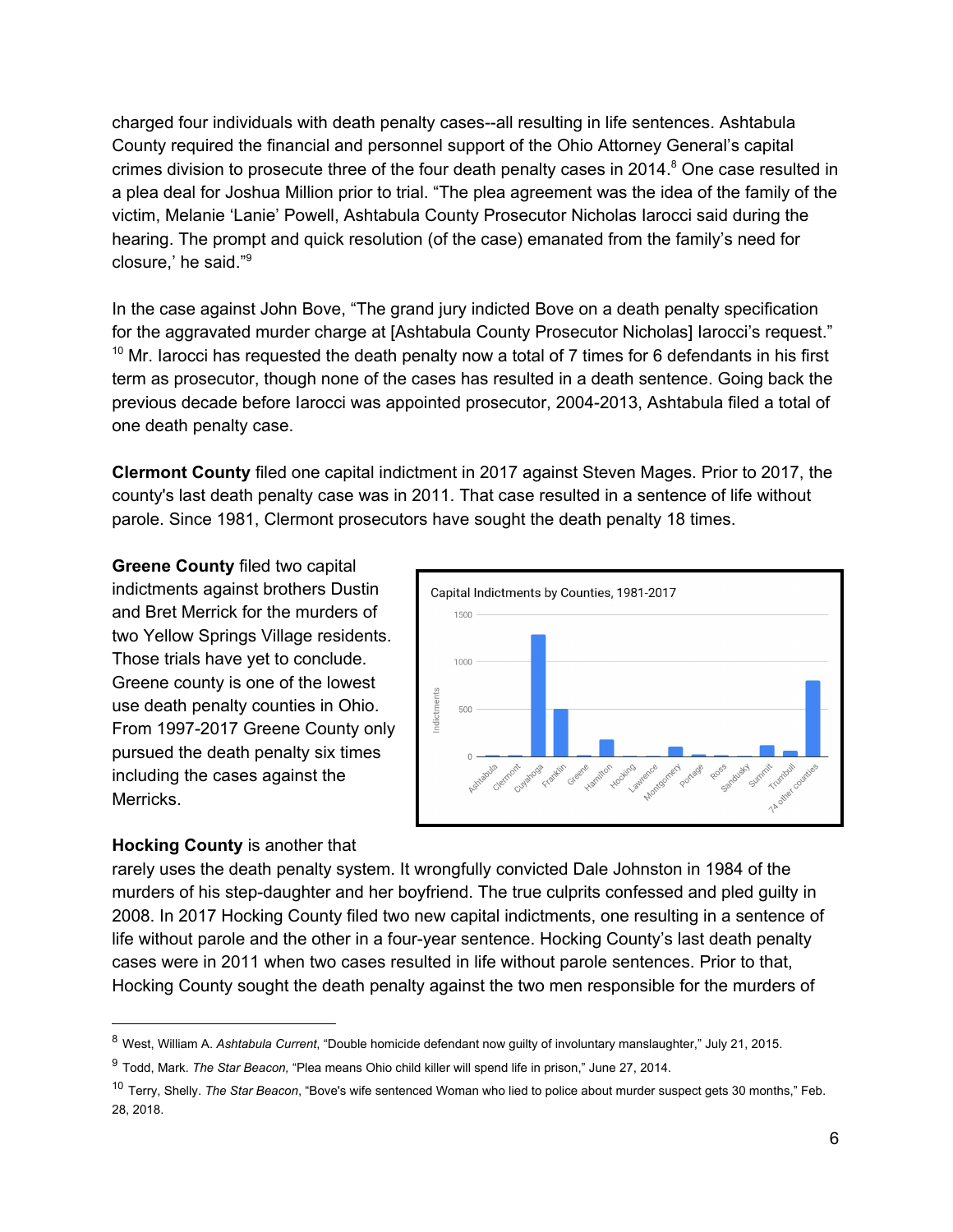death row exoneree Dale Johnston's daughter and boyfriend in 2008. They both pled to life sentences.

**Lawrence County** is another seldom seeking jurisdiction. 2017 was the first year the county sought the death penalty since 2004 and its 10th death penalty case since 1981. Lawrence County has sent one man to death row in its ten attempts. If Aaron Lawson is convicted and sentenced to death, he would become the second from Lawrence county since 1981.

**Portage County**, with its two capital indictments in 2017, initiated its 26th and 27th death penalty cases since the current statute went into effect thirty-six years ago. One case filed will not go to trial as a result of the defendant committing suicide in the county courthouse. The other case filed has already resulted in a sentence of life without parole for David Calhoun.

**Ross County's** lone new death penalty case was pending at the end of 2017. Jeffrey Holsinger's death penalty case is the 14th in the county. The defendant's indictment stems from a crime spree over the the Fourth of July 2017. Holsinger was already sentenced to 26 years-life as part of the crime spree. Ross County prosecutor Matthew Schmidt said when asked about a plea deal, "it's 'way too early to even consider that,' and a decision will be made after consulting with victims."<sup>11</sup>

**Sandusky County** filed its seventh death penalty case overall and its first in 2017 in 14 years. The death penalty case against Daniel Myers was pending as the end of 2017 stemming from the murder of Heather Bogle in April 2015.

At the close of 2017, a total of 27 death penalty cases were still pending from the previous three vears.<sup>12</sup>

### **New Death Sentences**

There was one new death sentence in 2017 for Terry Froman of Warren County. Froman was indicted in 2014 for the murders of 2 people, his estranged girlfriend and her 17-year old son. This most recent death sentence came 1,014 days after the crimes were committed. Froman offered to plead guilty but Warren County prosecutor David Fornshell refused the plea which only served to extend the trial process and financial cost to secure Froman's death sentence.

<sup>11</sup> Wright, David. *The Times-Gazette,* "Holsinger faces death penalty." December 11, 2017

 $12$  2017 (20 pending), 2016 (4 pending), 2015 (2 pending), 2014 (1 pending).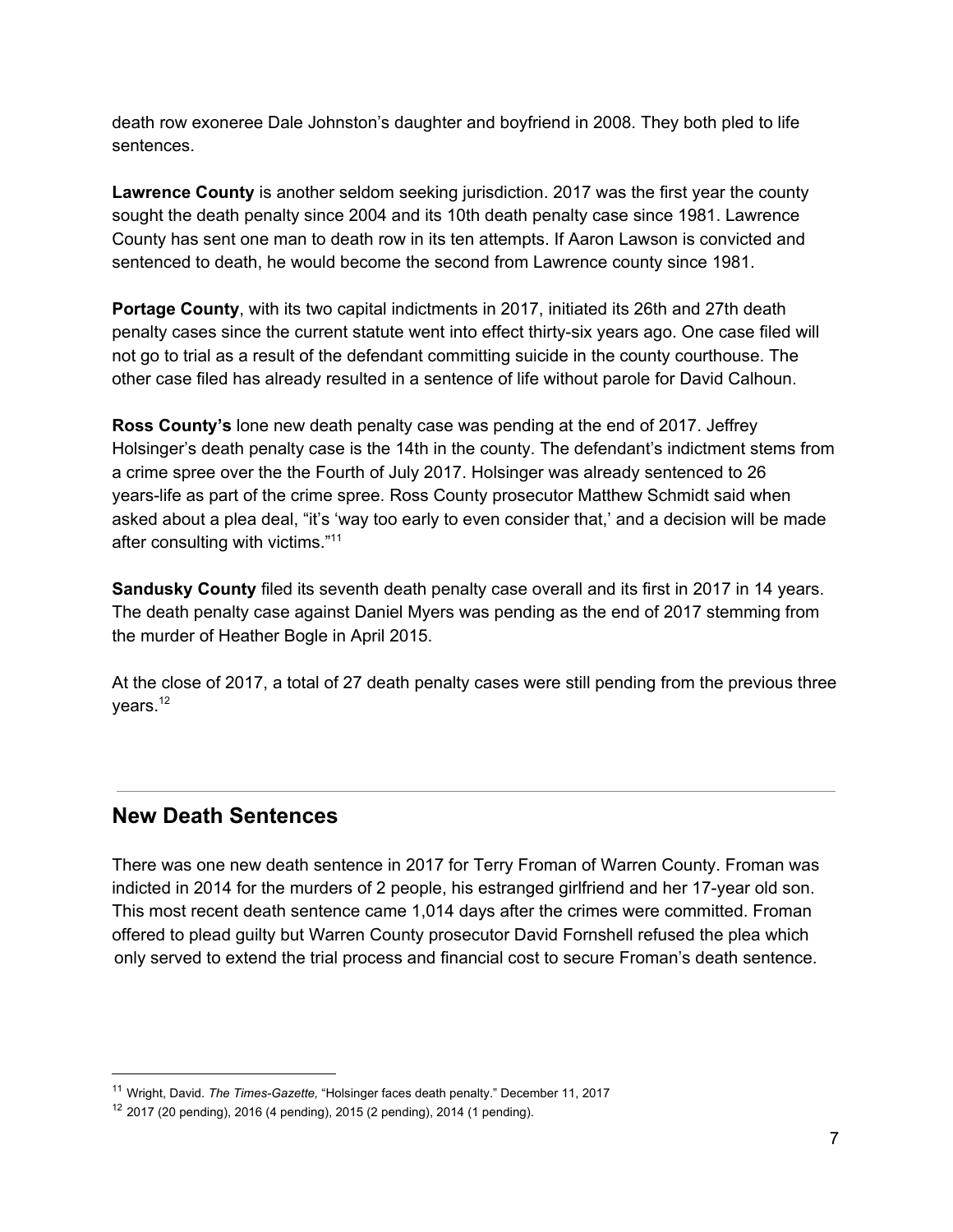### *Trends Today*

Ohio's death sentences continue to come from a handful of counties. For the 13th consecutive year, the Ohio capital punishment system was used by fewer than 25% of its 88 counties. Over the previous two decades, only in three years did Ohio counties break the threshold of more than 25% of its counties using the death penalty system (2004 with 27.2% of counties, 2000 with 31.8% of counties and in 1997

with 28.4% of counties).

In 2017, just 18.1% of Ohio counties sought the death penalty compared to 11.3% in 2016 and 15.9% in 2015. The average percentage of counties seeking death in criminal cases from 2007-2016 was 17.8%. The previous decade's average, from 1997-2006 was 23.2% of counties.



With respect to counties actually obtaining a death sentence the

outcomes show how isolated death sentences are across Ohio. In 2016, death sentences came from 2.2% of Ohio's counties compared to 1.1% of counties in 2015 and 2.2% in 2014.

As new death sentences become increasingly rare, a clear alternative sentence has emerged over the past eight years, life without parole. In January 2010 Ohio had 283 individuals serving LWOP sentences. At the start of 2018, there were 631 individuals serving this sentence, which is an increase of 160% over eight years.

## **4-Year Outcomes and Analysis**

Prosecutors have sought the death penalty 101 times over the past four years.<sup>13</sup> Life without parole (LWOP) has emerged as the most common sentence with 36 cases ending with that result. Another 25 cases ended with life sentences (LWP) ranging from 15 years to 30 years or more. Seven of the cases ended with some sentence other than death, LWOP or LWP. Seven actual death sentences were awarded while 27 cases are still pending.

Looking at these recent outcomes, it is clear Ohio juries seldom choose the death penalty. In 9.3% of the cases juries selected death as the appropriate punishment. More than 80% of the

<sup>&</sup>lt;sup>13</sup> Supreme Court of Ohio, Capital Indictment Table, 2014-2017. "Supreme Court of Ohio Capital Indictment Table" available at <http://www.supremecourt.ohio.gov/Clerk/capitalIndictment/default.asp>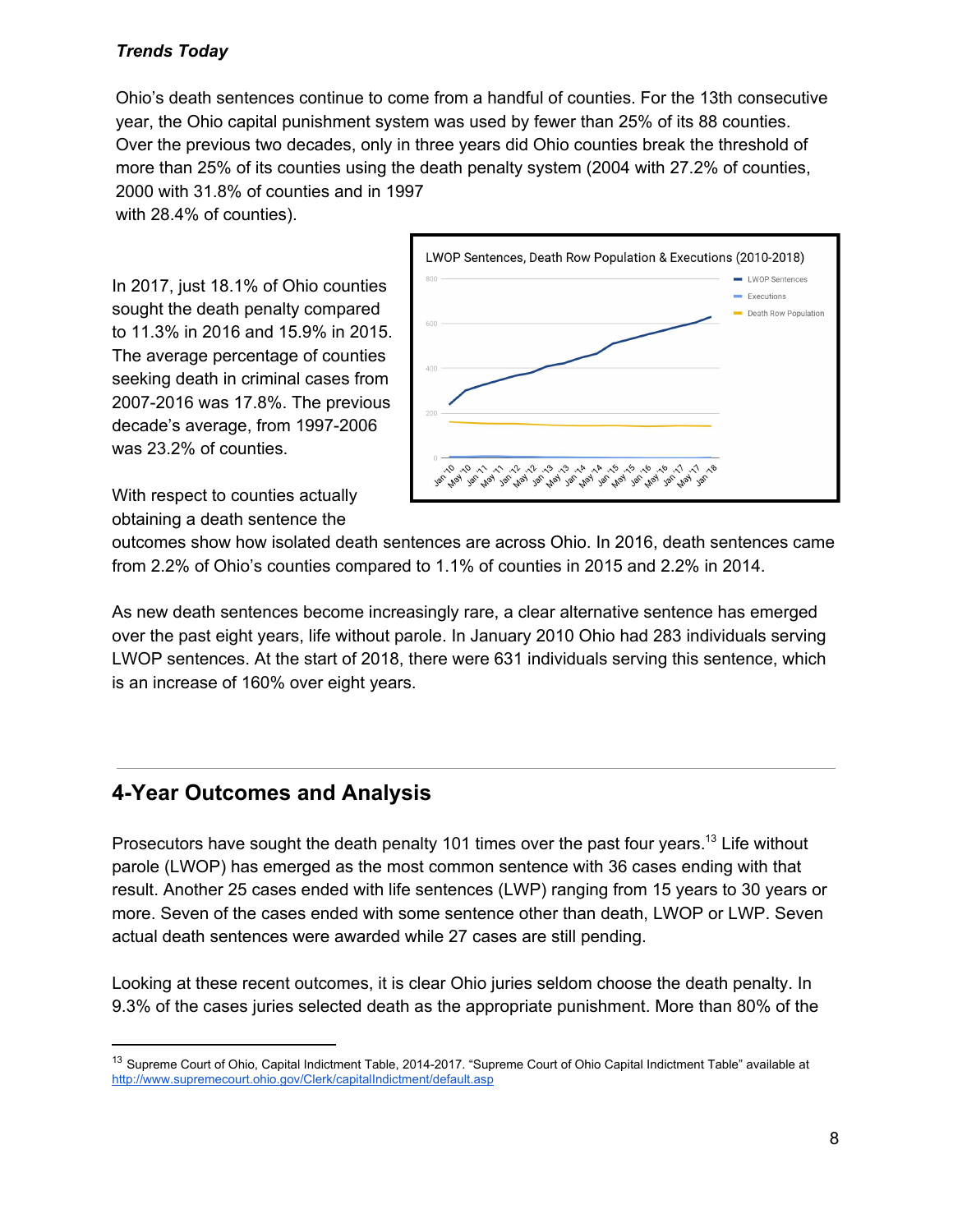cases result in life imprisonment with or without parole. The remaining 9% of death cases resulted in a sentence less than life imprisonment. While not all cases have concluded, the distribution of outcomes is unlikely to change significantly.



Using the distribution of outcomes in the 75 cases adjudicated from 2014-2017 as a baseline, a clear trend emerges. **Nine of ten capital cases ends in something other than death**. This trend is noteworthy for a variety of reasons ranging from public policy implications to a disconnect between prosecutors and the constituents who elect them.

Prosecutors are empowered to choose in which cases to pursue the death penalty. Some county prosecutors have adopted policies to indict for death whenever the death-eligible circumstances are met. Others, though, have never initiated a death penalty case even though the criteria has been met. The result is that there is virtually no uniformity from one county to the next. The justification for seeking death is therefore somewhat subjective and based more on the personal predilections of an individual prosecutor. Often Ohioans hear that a case is selected for death because it is the "worst of the worst," but in reality this justification is problematic. What's deemed death worthy in Cuyahoga, Franklin or Hamilton Counties is not in Henry, Williams or Harding Counties.

The outcomes above show that even in cases where prosecutors have decided a case is worthy of the death penalty because it is the "worst of the worst," often those cases do not result with the desired outcome. Nearly 90% of the completed death cases resulted in a sentence other than death. This fact raises substantial questions that deserve close examination. For example, if prosecutors seek death ten times and fail to get that verdict nine times, should they seek the death penalty in the first place? Is Ohio's death penalty law too broad or out of sync with Ohio juries? Put another way, why are successful death prosecutions only occurring 10% of the time when prosecutors have already determined these to be "worst of the worst" cases?

Experts who have examined these outcomes tend to agree around three specific reforms conjured from available data: oversight is needed; the statute should be narrowed; and individuals with the most debilitating mental illness should not face the death penalty.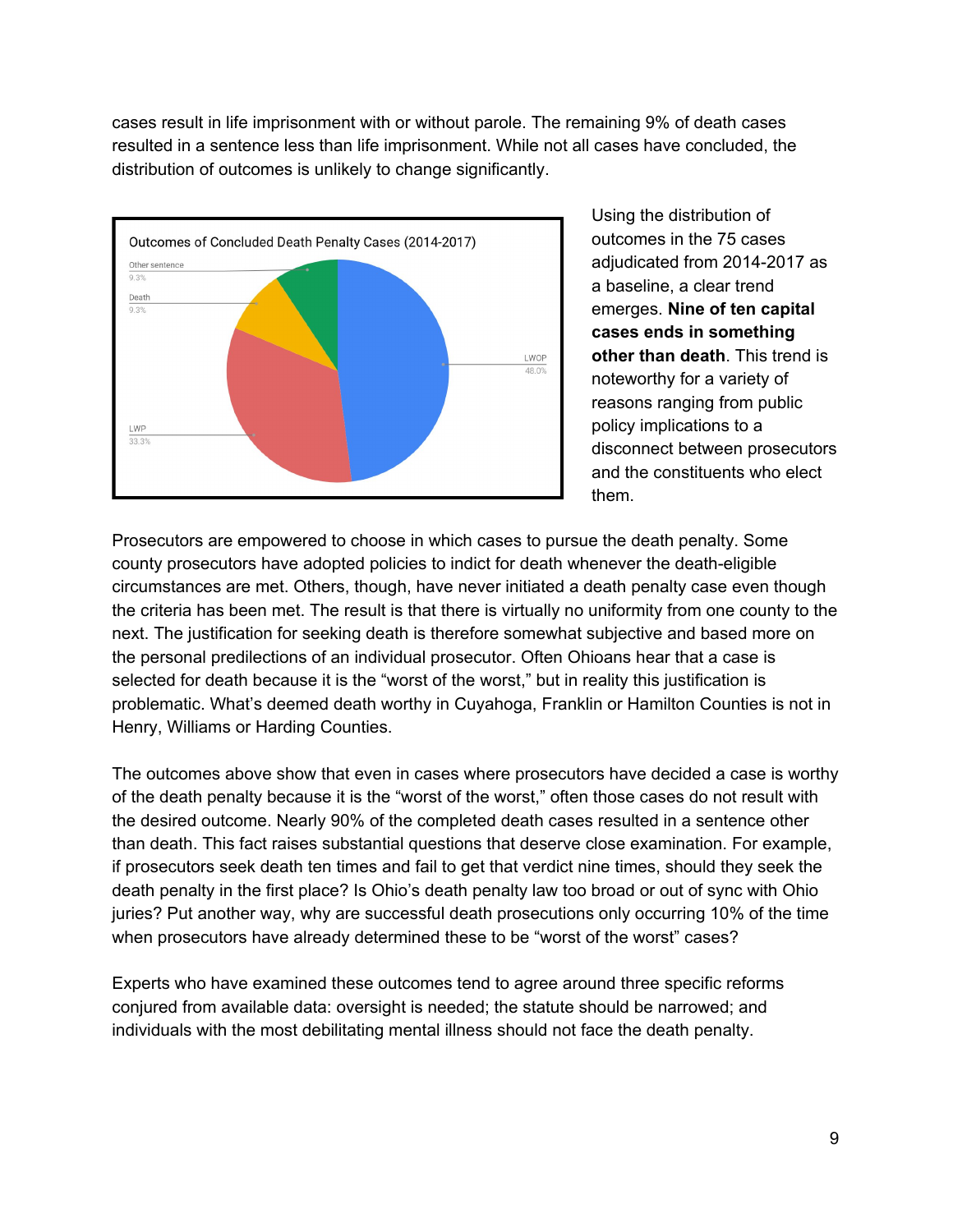#### *Reform Area 1: Oversight*

To eliminate geographic disparity a proposal was made to establish an oversight panel within the office of the Ohio Attorney General.<sup>14</sup> The proposal was modeled on the system used by the federal government where Department of Justice officials first review facts and circumstances to authorize a death penalty case before local US attorneys may seek the death penalty. If adopted by the legislature, this proposal would change Ohio's current system so that a panel of former prosecutors would first authorize capital cases rather than county prosecutors making the determination.

The benefits of this type of reform are considerable. First, enabling a charging commission to authorize a capital case protects law enforcement agencies and prosecutors from bias, including race bias, gender bias and geographic bias. Almost four decades of death penalty data show that bias creeps into the outcomes. A 2016 study of Ohio's system highlights the depth and breadth of bias.<sup>15</sup> The Columbus Dispatch wrote about the study quoting it's author, professor Frank Baumgartner, "the most concerning finding is that these racial and geographic disparities are quite significant, and they demonstrate that Ohio's death penalty is plagued by vast inequities which will undermine public confidence in the state's ability to carry out the death penalty in a fair and impartial manner."<sup>16</sup> This study, and others before it, show that bias is not an allegation based on some meritless claim raised by defense lawyers. Rather it is fact. The legislature has the prerogative and obligation to address this undesired fact. State senator Charletta Tavares of Columbus appropriately characterized the findings saying, "when you don't prosecute the death of black males as you do white females, you are essentially telling black males they are not worth as much, and that their lives do not matter. It is reminiscent of the darkest eras in American history, when the death of a white woman was seen as the ultimate crime that must be punished to the fullest extent of the law, but the death of a black male was not a cause for concern."

A charging commission would also protect Ohio taxpayers against unnecessary costs, trial expenses, appeals costs, attorney and expert fees, and court time. Considering that 9 of 10 death cases result in a sentence other than death, and that in each of those ten cases the excess expenditures are incurred the moment prosecutors seek death, taxpayers are saddled with costs despite non-death outcomes.

Why does this really matter? Why should Ohioans be concerned about how often prosecutors seek death and in which cases? One word. Costs. For simplicity's sake, if we value the cost of a death case at \$10 and a non-death case at \$3, we immediately see the ramifications. Using the information and outcomes of the 75 completed death cases from 2014-2017 above, we extrapolate in this scenario that Ohio spent \$750 to acquire seven death sentences. Having an oversight charging committee, we might assume that half of those cases would not continue as

<sup>&</sup>lt;sup>14</sup> Recommendation #34, Supreme Court of Ohio Joint Task Force on the Administration and Implementation of the Death Penalty, 2014.<https://www.supremecourt.ohio.gov/Boards/deathPenalty/resources/finalReport.pdf>

<sup>&</sup>lt;sup>15</sup> Baumgartner, Frank, University of North Carolina at Chapel Hill. "The Impact of Race, Gender, and Geography on Ohio Executions." January 28, 2016[.https://www.unc.edu/~fbaum/articles/Baumgartner-OhioExecutions-2016.pdf](https://www.unc.edu/~fbaum/articles/Baumgartner-OhioExecutions-2016.pdf)

<sup>16</sup> Johnson, Alan. *The Columbus Dispatch*, "Study finds racial, gender bias in Ohio executions," January 28, 2016.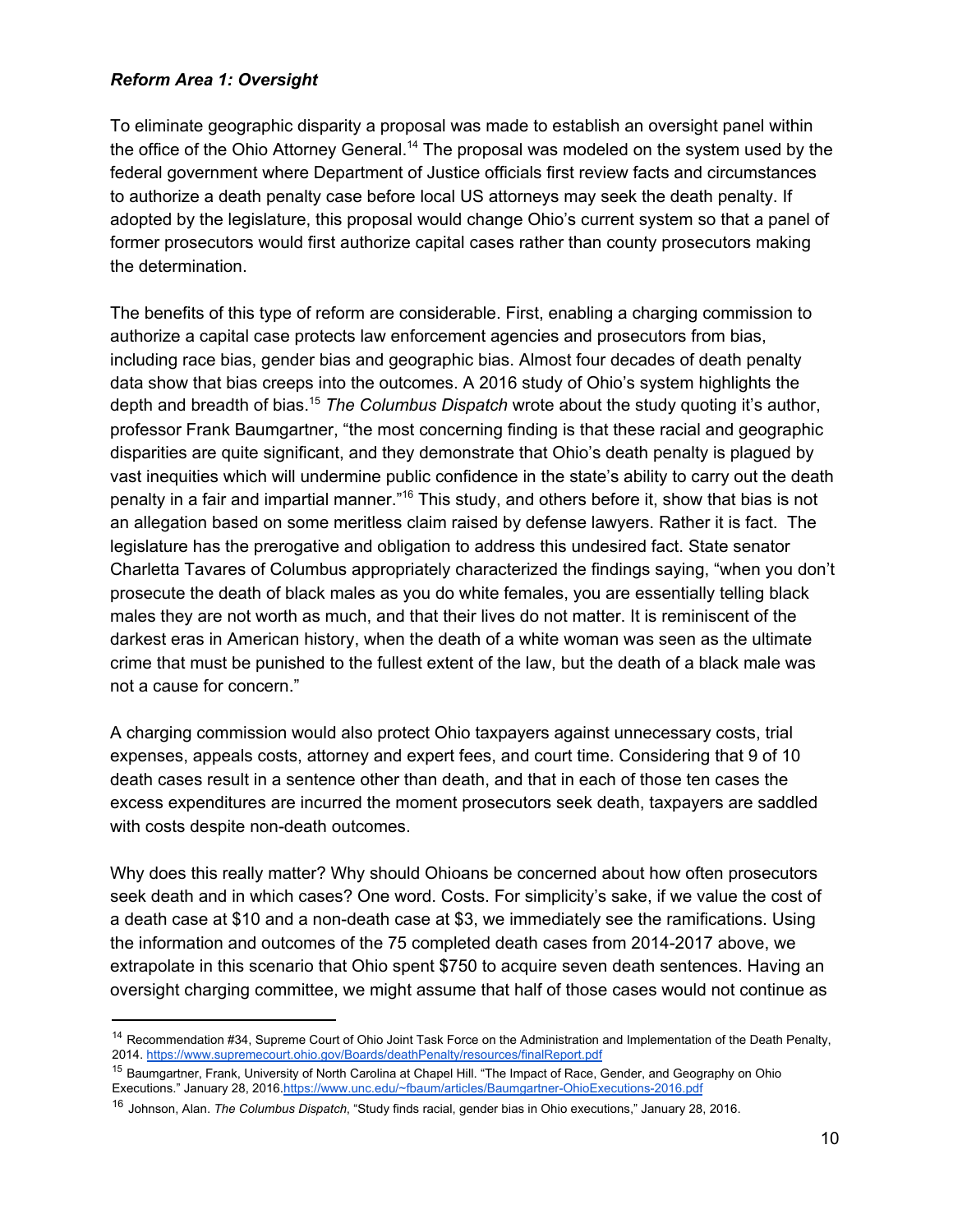death cases. Under a system with oversight, we spend \$375 to acquire seven death sentences. And in the best scenario possible, assuming former prosecutors are able to align possible death cases with likely outcomes, maybe ten cases are allowed to move ahead as death-eligible, costing taxpayers \$100 and an additional \$195 for the non-death cases. Under a system with oversight, not only does Ohio conserve resources, but the entire system becomes more efficient. Adjudicating these 75 cases costs \$295 instead of \$750. Ohio death penalty cases average at least \$3 Million compared to \$1 Million for life without parole.<sup>17</sup> Conserving millions of dollars in taxpayer resources is not only sound fiscal policy, it also allows state agencies to repurpose resources where they

are most needed.

The *Akron Beacon Journal,* in February 2017, compared expenses between a death penalty case and a non-death penalty case. The article was entitled, "Death penalty needed for 'worst of the worst,' chief counsel for Summit County prosecutor says." It appears that the comparison is based off trial records and expenses approved by the common pleas court. Put another way, the reporting on Summit County costs are incomplete and do not account for expenses like housing defendants in jail and other ancillary costs associated with adjudication of criminal cases. Even so, the figures reported are compelling and reveal that *death* Death penalty needed for 'worst of the worst,' chief counsel for Summit County prosecutor says

Expense comparison of two Summit County Aggravated murder cases

| Eric Hendon<br>expenses* (death penalty)        |           | Deandre Baskerville<br>expenses (not death penalty) |          |
|-------------------------------------------------|-----------|-----------------------------------------------------|----------|
| Attorney fees (first)                           | \$24,599  | Attorney fees (first)                               | \$11,580 |
| Attorney fees (second)                          | \$98,343  |                                                     |          |
| <b>Transcript fees</b>                          | \$30,157  | <b>Transcript</b> fees                              | \$3,610  |
| Expert fees                                     | \$97,491  | Investigatory fees                                  | \$2,500  |
| Jury summons                                    | \$3,472   | Jury summons                                        | \$19     |
| Jury parking                                    | \$3,770   | Jury parking                                        | \$368    |
| Jury bus passes                                 | \$43      | Jury view transportati                              | \$268    |
| Chair rental for voir dire                      | \$544     | Extradition                                         | \$1,040  |
| Juror fees                                      | \$1,275   |                                                     |          |
| Juror lodging (1 night)                         | \$1,591   |                                                     |          |
| Juror meals/snacks                              | \$3,668   |                                                     |          |
| Sheriff overtime (securit                       | \$2,922   |                                                     |          |
| Total                                           | \$267,875 |                                                     | \$19,365 |
| Note: *Rounded to the nearest dollar.           |           |                                                     |          |
| <b>SOURCE: Summit County Common Pleas Court</b> |           |                                                     |          |
|                                                 |           | Akron Beacon Journal                                |          |

*penalty cases cost in excess of ten times the amount of non-death penalty cases.* Using the *Akron Beacon Journal* comparison example, and applying its costs to outcomes of recent Summit County cases, in 2013 and 2014 the county spent approximately \$2.68 million on ten capital trials that resulted in one death sentence. Had the county prosecutor decided against seeking death, the county's expenses would have been under \$200,000 to resolve the cases instead of over \$2.6 Million.

<sup>17</sup> Bischoff, Laura and Josh Sweigart. *Dayton Daily News*, "Execution costs rising; Keeping killers in prison for life may cost less than death penalty." February 22, 2014.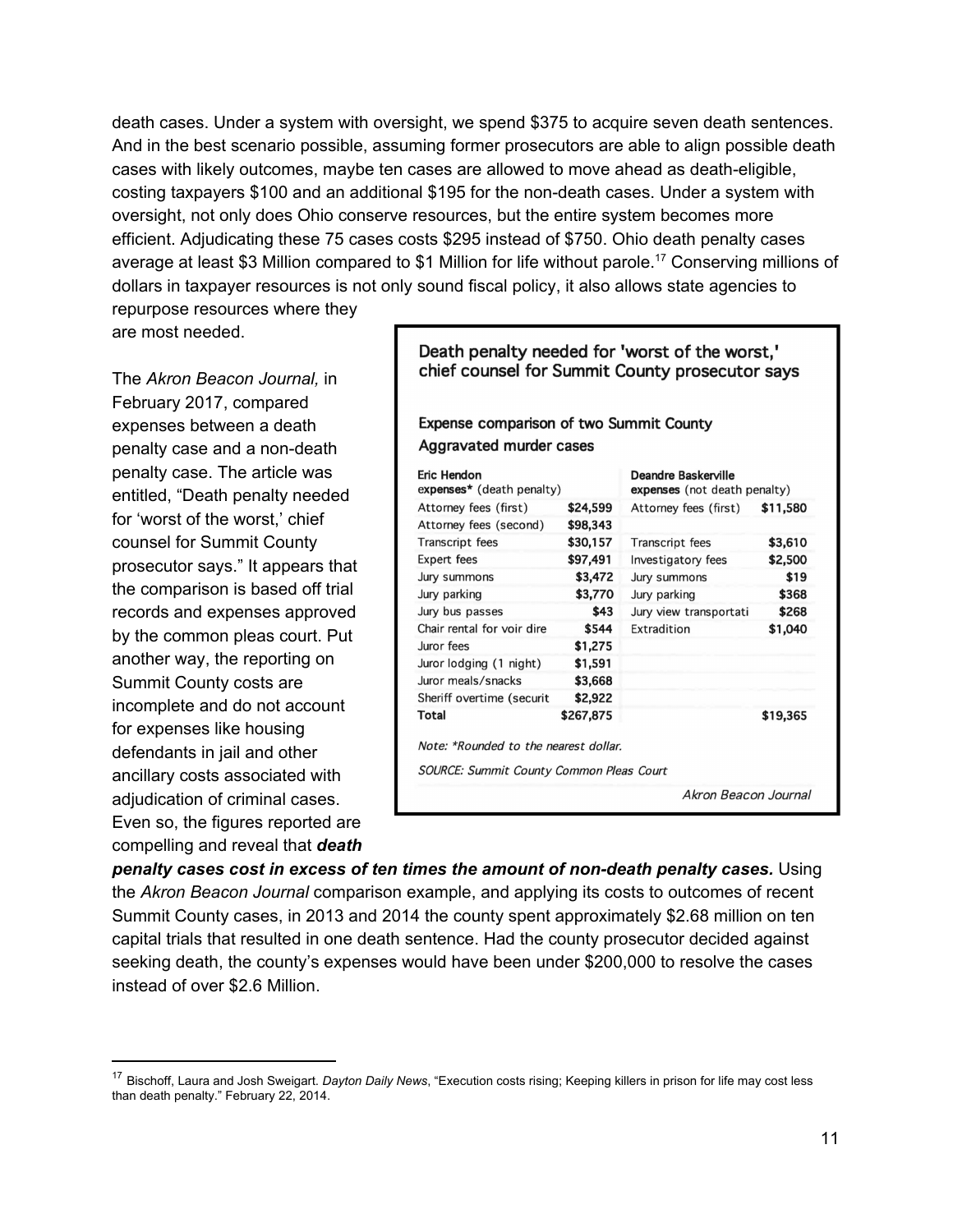Finally, implementing a charging committee makes Ohio's criminal justice system more efficient and effective, especially for the families of homicide victims. Two consistent needs articulated by families of homicide victims are that the justice system be swift and that it be certain. Death penalty prosecutions can last for years, as data readily shows. But if a charging committee is giving clarity at the outset as to how cases will proceed, that helps victims' families begin to heal and put their lives back together not after a period of years, but in months.

### *Reform Area 2: Narrow Definitions*

The second area of reform experts agree, except prosecutors, is that the statute is overly broad and should be narrowed. At issue is the felony-murder rule, which makes a crime death-eligible when a homicide occurs during the commission of certain felonies. The Ohio Supreme Court broadly interpreted felony murder in 1996. Dana K. Cole, a University of Akron School of Law associate professor authored a law review article published in the *Ohio State Law Journal* in 2002 which stated:

*Ohio's aggravated felony-murder rule and felony-murder death penalty specification provisions apply where a death occurs "while committing or attempting to commit" certain enumerated felonies. In a line of cases beginning in 1996, the Ohio Supreme Court broadly interpreted this statutory language to include situations where the intent to commit the underlying felony was formed subsequent to the death, as a complete afterthought. With these cases, the Ohio Supreme Court departed from the majority view that the intent to commit the underlying felony must precede or co-exist with the death. The author argues that this new statutory interpretation represents an unwarranted expansion of the felony-murder rule that disregards the statutory language, ignores the underlying purpose of the rule, and dispenses with traditional safeguards designed to ameliorate its harshness. The author further argues that applying this new statutory interpretation to the felony-murder death penalty specification potentially selects for death those who are not necessarily the most deserving of this ultimate punishment. The author suggests that the solution must be a legislative one.* 

As the law review article points out, one problem with the felony-murder rule is that it is broadly interpreted by Ohio's highest court and the result of this interpretation is that cases can be selected for death that are not necessarily most deserving of the punishment. The solution can be made by the Ohio legislature. In 2014, a recommendation was made to the legislature to narrow the felony-murder rule<sup>18</sup> but the legislature has not addressed the reform. Until it does, Ohioans should expect to continue to see and pay for outcomes where nine of ten death cases result in a sentence other than death.

<sup>&</sup>lt;sup>18</sup> Recommendation #33, Supreme Court of Ohio Joint Task Force on the Administration and Implementation of the Death Penalty, 2014.<https://www.supremecourt.ohio.gov/Boards/deathPenalty/resources/finalReport.pdf>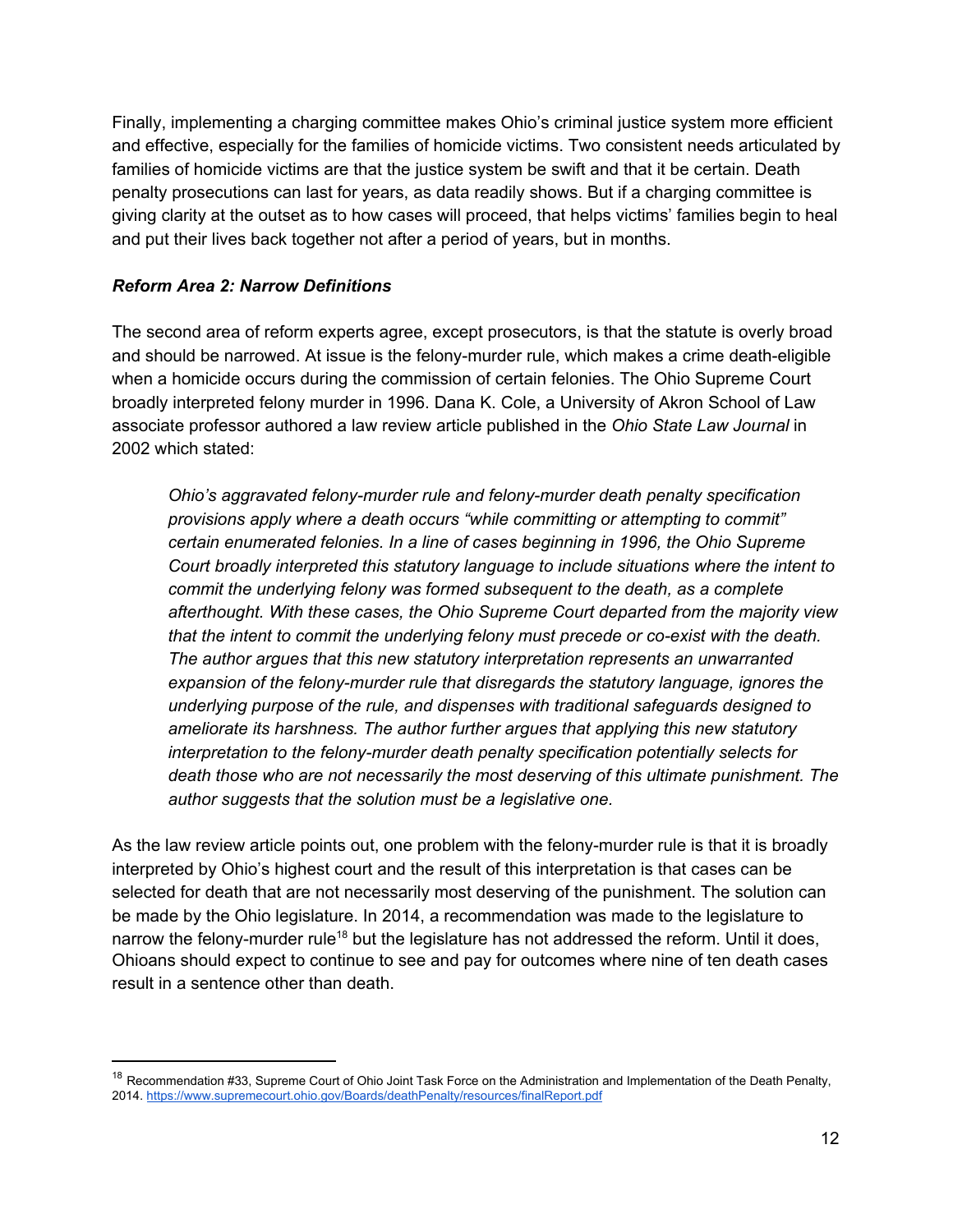#### *Reform Area 3: Exclude Mental Illness*

Another proposed reform that would save money, improve outcomes and ensure death sentences are more appropriately meted out would be to exclude individuals with serious mental illnesses. Under Ohio's current law, individuals with the most debilitating mental illnesses have been and continue to be sentenced to death. The legislature has had several opportunities to address this issue, but so far bills to correct this deficiency have sat without action in 2015, 2016 and 2017. Opponents to the measure incorrectly claim that this reform would end the death penalty in Ohio, while proponents conclude the reform would weed out cases not appropriate for execution. Giving the opponents (Ohio prosecutors) the benefit of the doubt, the conclusion that can be drawn from their position is *the only people on death row are individuals with serious mental illnesses.* Of course this conclusion is incorrect but it highlights the flawed argument and rationale that has been made. Proponent experts, psychiatrists and forensic psychologists reason that the bill, if enacted, may only apply to between 5-10% of individuals on death row.

#### **The 2% Problem**

Ohio's use of capital punishment, historically, is driven by just two counties, or 2.2% of all jurisdictions. Cuyahoga and Franklin Counties were responsible for 56.2% of all death penalty cases initiated between 1981-2017 even though they make up just over 2% of all Ohio counties.



The significance of such a small percentage of counties driving the

broader capital punishment system cannot be overlooked. First and foremost, Cuyahoga and Franklin Counties are not only responsible for the majority of death penalty cases, but they are also responsible for the most egregious errors. The counties account for 66% of Ohio death row exonerations since 1976. The men wrongfully convicted and sentenced to die from these two counties spent 180 years in prison for crimes they did not commit. According to data kept by the Ohio Public Defender's office,<sup>19</sup> reversal rates from Franklin and Cuyahoga counties under the 1981 law are alarming, particularly for Cuyahoga County. A total of 37 death row inmates were removed as a result of post-conviction judicial or executive action, 33 of whom were from Cuyahoga County alone. Put another way, judges or governors removed over 36.6% of inmates sentenced to death, excluding those who died of natural causes and those already executed, from these two counties alone.

<sup>&</sup>lt;sup>19</sup> Office of the Ohio Public Defender website, Appellate Services, "Former Residents." Available at <http://opd.ohio.gov/Portals/0/PDF/DP/Mar2018/Former%20Residents.pdf>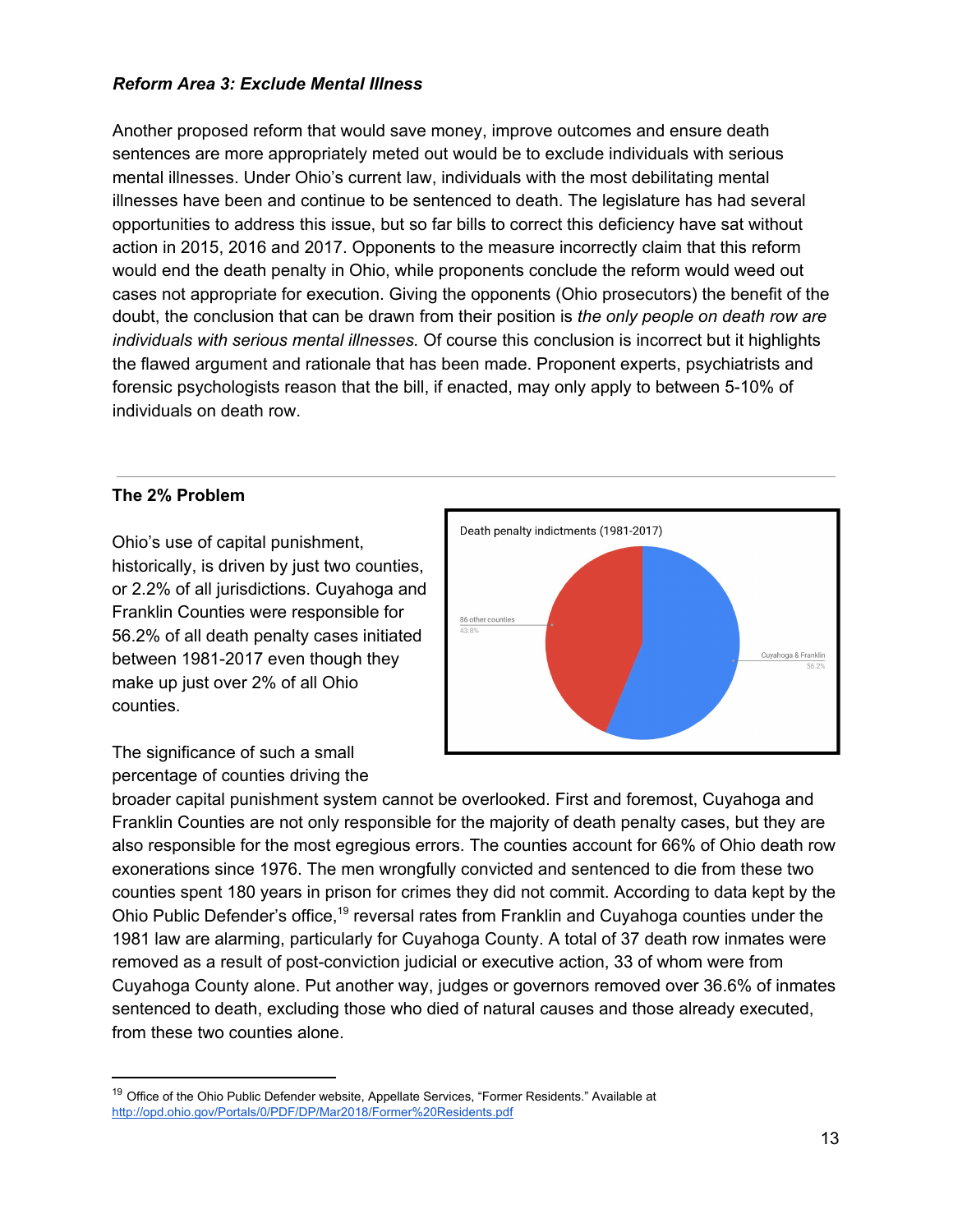Hamilton County is of note here. Hamilton County is the third highest capital indictment-seeking county behind Cuyahoga and Franklin, with 182 total indictments. Although Hamilton County is not scored in the 2.2% of Ohio counties responsible for the majority of death penalty cases, its reversal rate, excluding natural death and executions, is 18.8%.



Another problem with 2% of counties driving the system is related to costs. Death penalty cases are enormously expensive compared to alternatives like LWOP. Each death penalty case winds up costing Ohio taxpayers at least \$3 million compared to less than \$1 million for LWOP according to reporting by the *Dayton* Daily News.<sup>20</sup> The effect then is that high-use death penalty jurisdictions, in this

instance two counties, are responsible for the enormous costs borne by taxpayers outside those counties. Furthermore, because every death row inmate and those facing the death penalty at trial are indigent, Ohio taxpayers pick up the tab of both local and state prosecution and defense, court costs, expert costs and incarceration expenses. In fact, Ohio taxpayers in Ohio counties that have never sought a death sentence are paying for the death penalty cases of counties where prosecutors regularly seek death sentences. The actions of a few have enormous costs to all.

### **Executions Resume**

In July 2017 Ohio resumed executions for the first time since January 2014. Ohio had been embroiled in a more-than three year legal fight over its execution protocol after Dennis McGuire's troubling 2014 execution. That execution lasted more than 26 minutes and is the longest execution on record since Ohio returned to executions in 1999.

<sup>20</sup> Bischoff, Laura and Josh Sweigart. *Dayton Daily News*, "Execution costs rising: Keeping killers in prison for life may cost less than death penalty." February 22, 2014.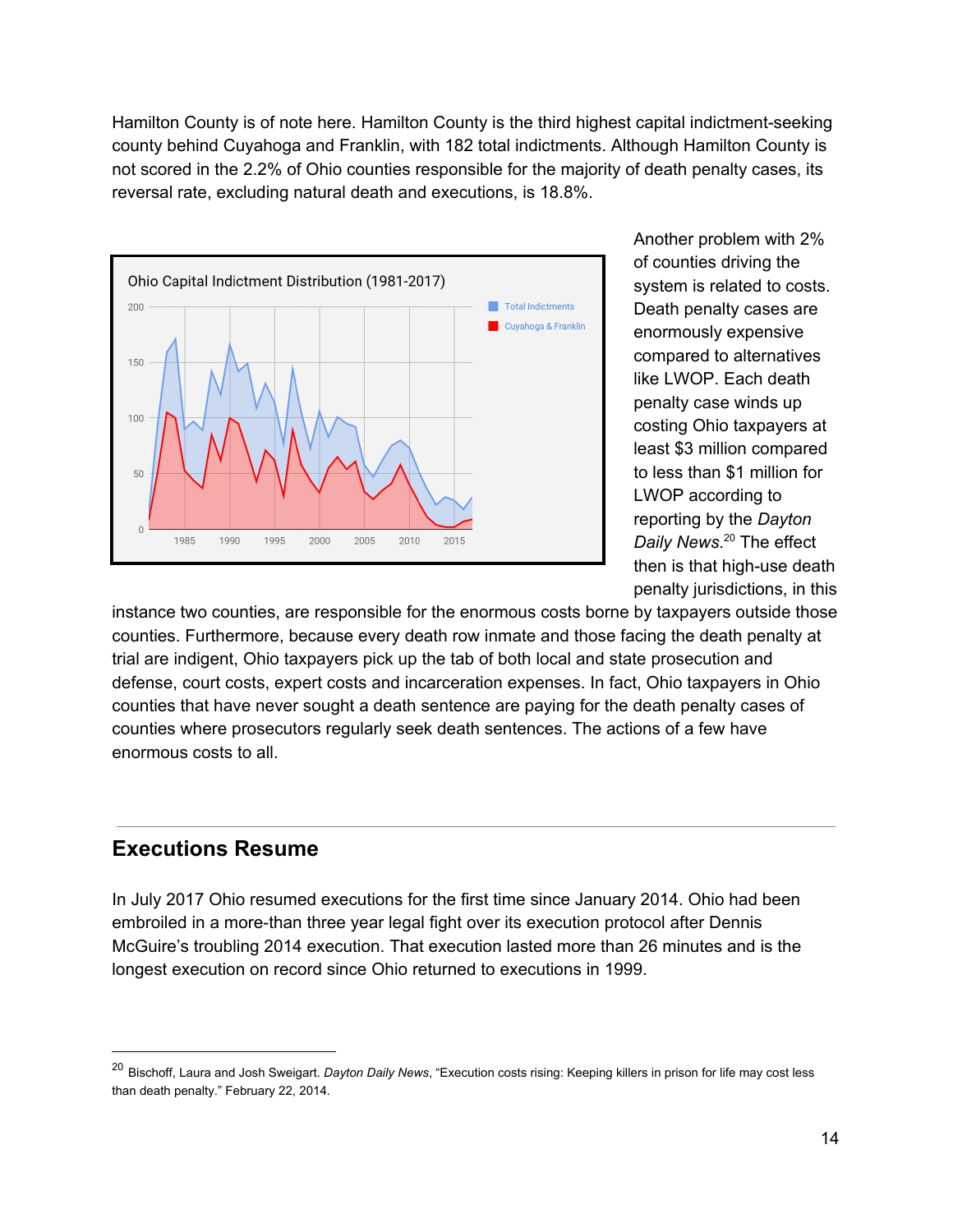Ohio carried out 2 executions in 2017, though many more were planned that had to be rescheduled due to litigation. Ronald Phillips of Summit County and Gary Otte of Cuyahoga County were executed in July and September respectively.



Franklin County prisoner Alva Campbell's execution began on November 15, 2017 but

ultimately ended when execution team members were not able to find a suitable vein to deliver the three-drug cocktail. Mr. Campbell, who was routinely called "the poster child for the death penalty" by Franklin County prosecutor Ron O'Brien, was terminally ill and too weak to walk into the execution chamber under his own power. Campbell had a well-documented history of significant medical conditions including strokes, pulmonary embolism, congestive heart

failure, COPD, removal of right lung, pulmonary hypertension, emphysema, colon cancer, lung cancer, pneumonia and MRSA. As a result of his chronic breathing issues, Ohio Department of Rehabilitation and Correction staff had to make a special accomodation for Campbell. He was issued a wedge-shaped pillow to partially prop him up so he could breathe during his execution. 21

Campbell died of natural causes on March 3, 2018 before his re-scheduled execution date of June 5, 2019.

Campbell's execution attempt was the second instance where an Ohio inmate was not able to be executed since 2009 due to issues accessing veins. Romell Broom, the other man whose execution was attempted without success, awaits his second execution attempt on June 17, 2020.

### *Execution Schedule*

As of December 31, 2017 Ohio had 28 executions scheduled to take place up to January 12, 2023. 22

<sup>21</sup> Unattributed, *Associated Press* via *CBS News*. "Ohio inmate getting pillow to help him breathe during execution," November 13, 2017.

<sup>&</sup>lt;sup>22</sup> Ohio Department of Rehabilitation and Correction website, Organization, Capital Punishment Information, "Execution Schedule." Last visited April 17, 2018.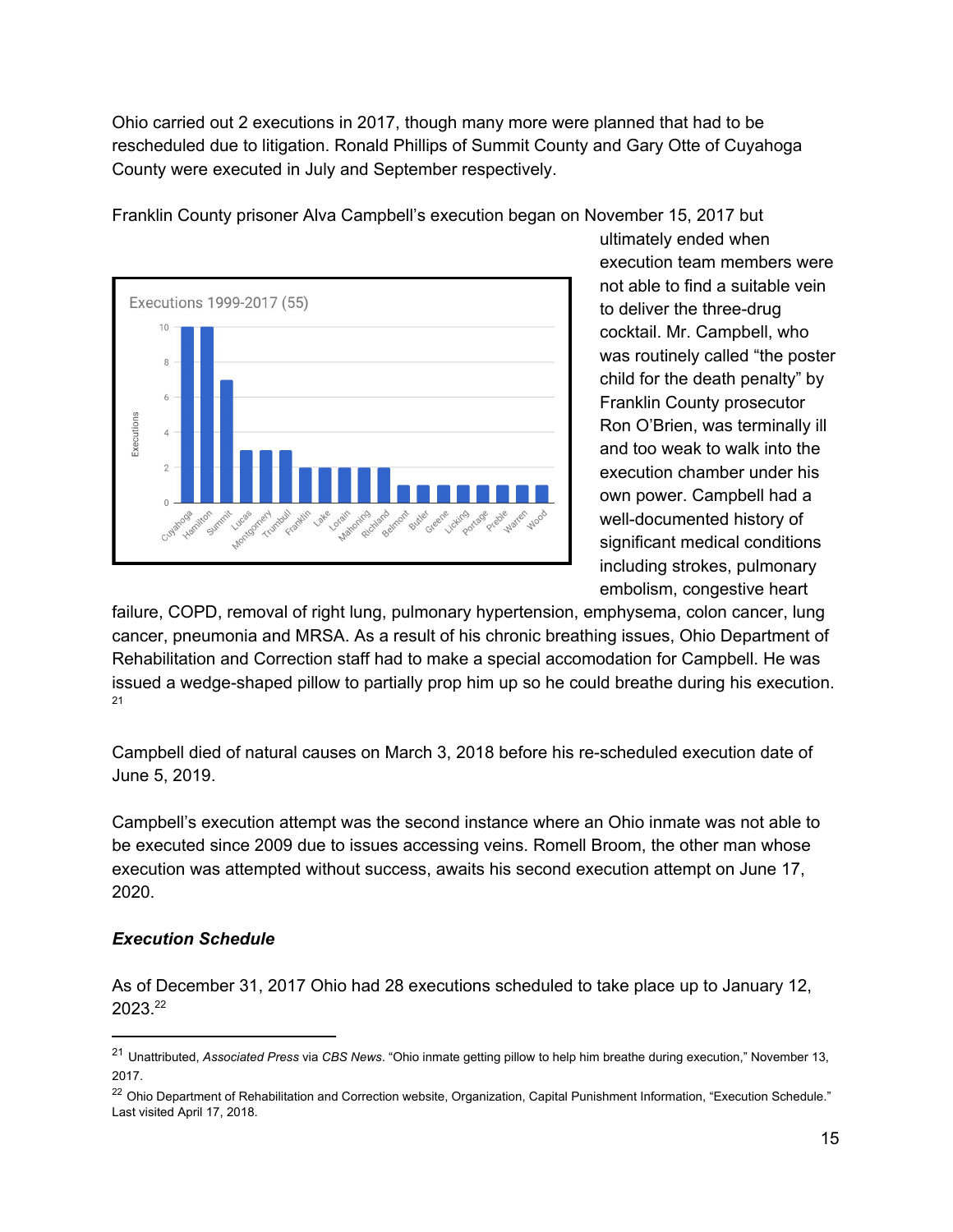The execution schedule is unlikely to be carried out without problems. Since 1999 when Ohio resumed executions, 55 condemned prisoners have been executed, averaging just over 3 executions per year over an 18-year period. Now, Ohio's plan is to conduct at least 28 more executions raising the total number of executions since 1999 to 83.

This 51% increase in executions is compressed into a time frame of a about six years. Ohio's recent use of the death penalty from 1999-2017 suggests probable different outcomes. To understand the likelihood of executions actually taking place, we look to what has occurred with scheduled executions since Ohio restarted in 1999.

From 1999-2017, 77 prisoners have been scheduled for execution one or more times. Ohio governors have granted clemency to 11



individuals during that same time period. $^{23}$  Four prisoners had executions scheduled, later cancelled and not yet rescheduled (Charles Lorraine, Kenneth Smith, Michael Webb, Abdul Awkal). Examining these factors suggests that not all executions scheduled will actually take place. Quite likely, some prisoners currently scheduled for execution will be commuted, while the majority of others will be executed. Although governors will change, the core problems that lead to commutations and death penalty litigation remain constant.

For every five executions that took place from 1999-2017, one commutation was issued. Given Ohio's pending execution schedule of 28, it is possible an additional five individuals could receive commutations based on historical data available. Given that four inmates have been scheduled for execution in the past, but don't have current execution dates, it is likely that one of the 28 currently scheduled could be similarly situated. The more likely outcome, then, of the 28 currently scheduled prisoners is that 22 may be executed, while five could receive commutations and one might remain in some legal limbo. Of course, this is speculative.

Adding to the unlikelihood all currently scheduled executions will actually occur is the drastic increase to Ohio's execution schedule over a short period of time. At present, Ohio's prospective schedule is a 51% increase to execution totals from 1999-2017. What's more is this uptick is planned to occur in a compressed six-year timeframe. Time will tell whether Ohio's nation-leading pace of executions comes to fruition.

Setting aside the probability of all Ohio's scheduled executions taking place, one metric is alarming. Ohio's 28 prospective executions are more than the total executions by 22 other

<sup>&</sup>lt;sup>23</sup> Total commutations of death sentences under the current statute is 19. Governor Richard Celeste commuted 8 sentences in 1991.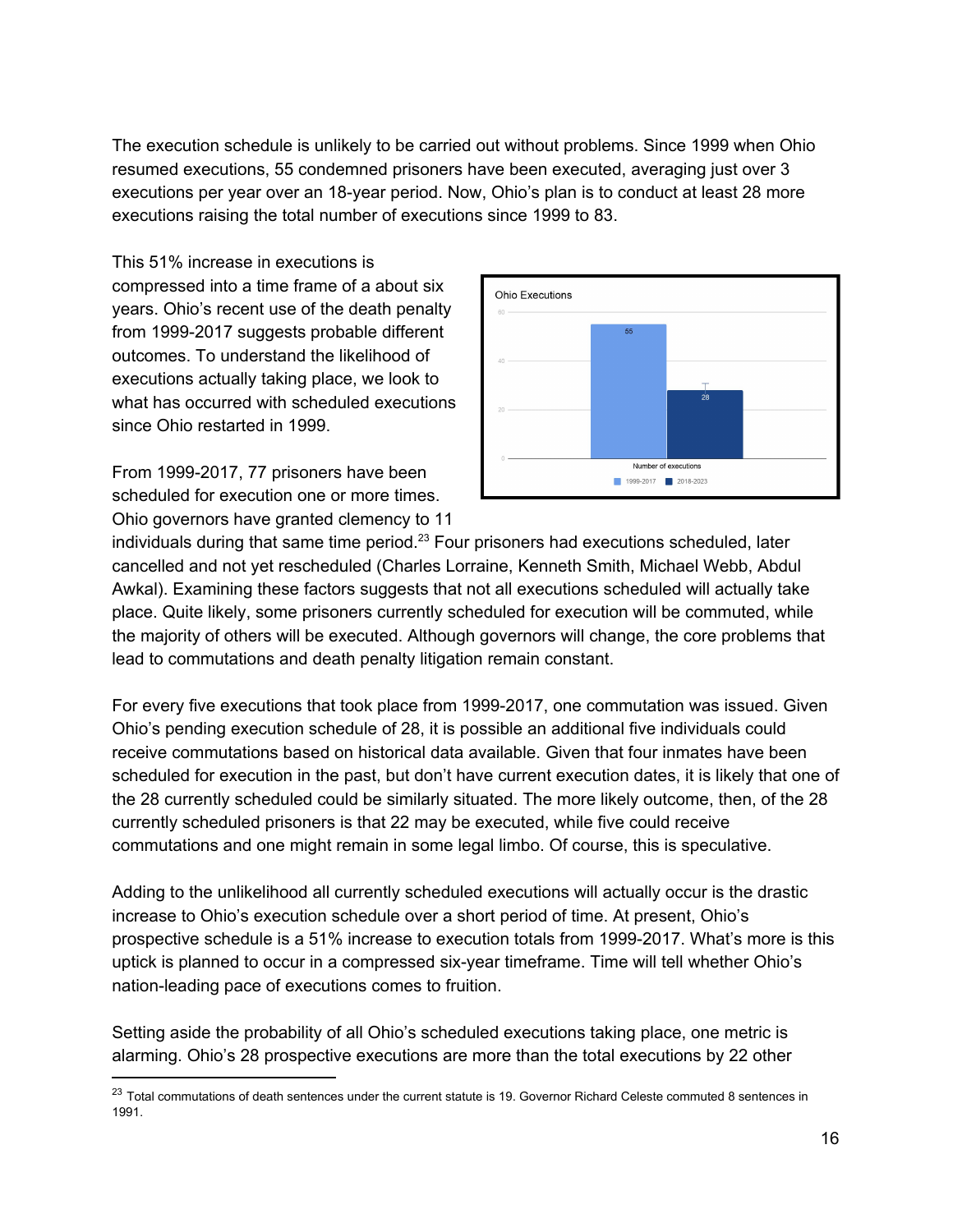states and the US Government since 1976. $24$  Ohio has emerged as the outlier death penalty jurisdiction with respect to scheduling executions.

## **Current Death Row Prisoners, Executions by County**

As of December 31, 2017 Ohio had 143 active death sentences for 142 prisoners from 36 counties.<sup>25</sup> More current prisoners were sentenced in Hamilton County, at 26, than any other jurisdiction. The next highest jurisdictions were Cuyahoga (16), Franklin (12), Lucas (10) and

Trumbull (8). On the other end of the spectrum, 37 Ohio counties, 26 or 42%, have never sentenced prisoners to death.

Half of death row (50.3%) comes from just five counties.<sup>27</sup>

Delving deeper into the remaining 31 counties, the vast majority (25 of 31) have three or fewer residents on death row while 17 of 31 (54.8%) have just one resident on death row. The disparate nature of Ohio's death penalty is apparent.



From 1999-2017 Ohio has carried out 55 executions by lethal injection, most coming from a handful of counties.

## **Montgomery County: An Emerging High-Use County**

Montgomery county sought the death penalty twice in 2017. The first case was resolved with a sentence of life without parole for Robert Ford. The second was still pending against Claudena Helton at the end of 2017. If Ms. Helton is convicted, it will be the first new death sentence in

<sup>&</sup>lt;sup>24</sup> Death Penalty Information Center, Fact Sheet, "Facts about the Death Penalty" last accessed April 9, 2018. Available at <https://deathpenaltyinfo.org/documents/FactSheet.pdf>

<sup>&</sup>lt;sup>25</sup> James Conway has two death sentences.

<sup>&</sup>lt;sup>26</sup> Counties with 0 death sentences: Adams, Athens, Auglaize, Carroll, Champaign, Coshocton, Darke, Defiance, Fairfield, Fayette, Fulton, Gallia, Hardin, Harrison, Henry, Highland, Holmes, Huron, Jackson, Logan, Meigs, Mercer, Miami, Monroe, Morrow, Ottawa, Paulding, Perry, Pickaway, Pike, Seneca, Tuscarawas, Union, Washington, Williams and Wyandot.

<sup>&</sup>lt;sup>27</sup> Hamilton (26), Cuyahoga (16), Franklin (12), Lucas (10) and Trumbull (8). Sum=(72); N=143.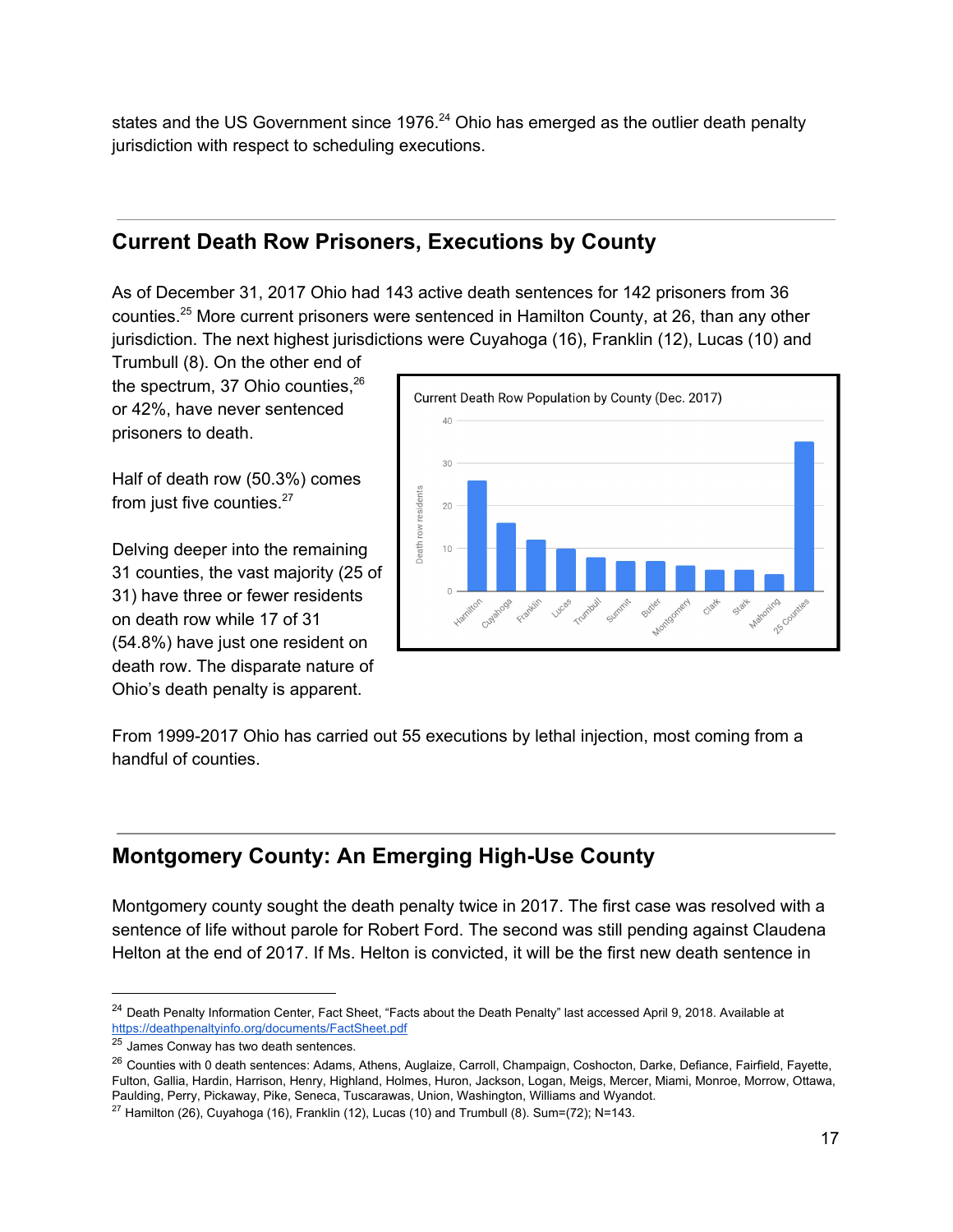Montgomery county since 2006 when Duane Short was convicted of the murders of his estranged wife and her friend.

Since 2000 the county has not sought more than two new death sentences in any given year. Montgomery County's prosecutor has been criticized for his use of the death penalty system, seemingly because indictments mean death cases that take years to resolve instead of weeks or months.

In a 2013 *Dayton Daily News* article entitled, "Montgomery County is a leader in Ohio in pending capital cases," the county had five capital cases pending. The article notes that it was highly unusual for a county of its size to have as many death penalty cases. Defense attorney Dennis Lieberman said, "Traditionally, Montgomery County isn't known for what I'm going to say is abusing the death penalty or overusing it. But there's just this rash of death penalty cases. I think there has been a deviation from what used to be the general standard in Montgomery County that the death penalty is saved for the worst of the worst."

The Dayton Daily News article<sup>28</sup> reports that legal experts agree pursuing death penalty cases is discretionary and that decision rests with the prosecutor. The article helpfully frames the issue by drawing on data from other counties:

*Cuyahoga County, long one of the most active counties for death penalty cases under former prosecutor Bill Mason, has lowered the percentage of death penalty-eligible cases that actually seek the death penalty.*

*In 2010, Cuyahoga court officials said prosecutors got 37 of 49 eligible death penalty* cases indicted. In 2011, that fell to 22 of 41 and in 2012, to nine of 55, with only one *death penalty conviction in those years. Montgomery County does not track such information.*

*"It's absolute discretion with the prosecutor." [Ohio Public Defender director Timothy] Young said. "Just because a case meets the definition doesn't mean they have to bring the charge."*

*While prosecutors say the death penalty specifications rest with grand juries, [defense attorney Bobby Joe] Cox said that isn't true in practice because some rural counties never bring such cases because of cost concerns and others bring several capital cases.*

On May 30, 2017, Montgomery County prosecutor Mat Heck held a press conference in which he told the media he would be seeking the death penalty for Claudena Helton. Ms. Helton allegedly shot and killed two of her children in her Dayton home on May 18. Neighbors who

<sup>28</sup> Gokavi, Mark. *Dayton Daily News,* "Montgomery County is a leader in Ohio in pending capital cases," May 5, 2013.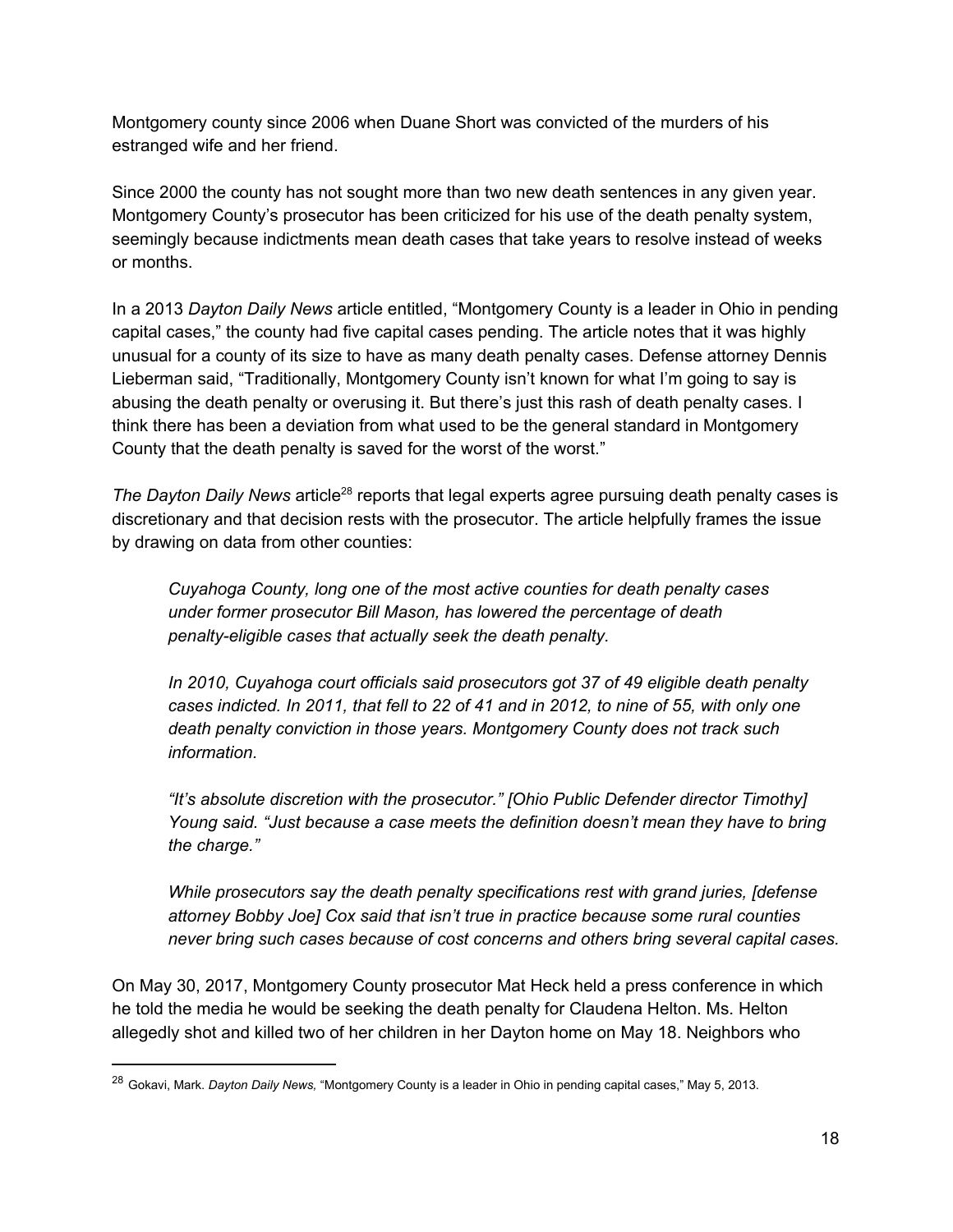witnessed Helton bringing the bodies out and laying them in the driveway told investigators Helton was naked and said she needed to save her children from the evils of the world.<sup>29</sup> During the press conference, the prosecutor noted "time was of the essence."

"The death penalty is not something we ask for in many cases. We use it very sparingly. We reserve it for the most horrific and shocking crimes--gut wrenching crimes. This case meets those specifications." Mr. Heck also noted that in seeking the death penalty this was the only way to ensure justice for the children killed. He acknowledged the reports of eyewitnesses with respect to Ms. Helton's state of mind and said, "under the law and until proven otherwise the defendant is presumed sane and competent to stand trial."<sup>30</sup>

## **Conclusion**

The death penalty in Ohio has become increasingly rare and is relegated to just a few high-use, outlier counties. Even when Ohio prosecutors bring a death penalty case, hardly any of those cases actually result in a death sentence. The outcome most likely to occur, as statistics and data in this report reveal, is a sentence other than death. Nine out of every ten death cases that has concluded from 2014 to date ends with either a life sentence (with or without parole) or some other sentence less than death. It has become clear that Ohio judges and juries no longer prefer death sentences for capital crimes. Yet a handful of county prosecutors drive a broken and inefficient system forward even though their constituents seldom vote for death.

Although Ohio has set an execution schedule unmatched by any state in the country up to the year 2023, it seems doubtful, based on its history of litigation and execution drug shortages, that Ohio will execute all those individuals. At present, the prospective execution schedule represents a 51% increase in executions carried out compared to 1999-2017. In a very real sense, Ohio has distinguished itself as a true outlier state with respect to executions. The telltale sign is that if Ohio maintains its execution schedule through 2023, it will have surpassed total executions of 22 other states and the federal government. Plainly, the execution schedule of tomorrow does not come close to matching the sentencing outcomes of today.

Since 2014, Ohio legislators have had the opportunity to reform the death penalty system by addressing flaws identified by the Supreme Court Joint Task Force on the Administration of Ohio's Death Penalty. The legislature has demonstrated no willingness to adopt reforms that would prevent wrongful convictions, provide oversight and ensure Ohio no longer executes those with the most debilitating mental illnesses. Instead of making long-overdue changes, state leaders continue to kick the can down the road.

<sup>29</sup> Unattributed. *Fox 45 WRGT*, "Dayton mom indicted in shooting death of kids, eligible for death penalty," May 30, 2017.  $30$  Ibid.